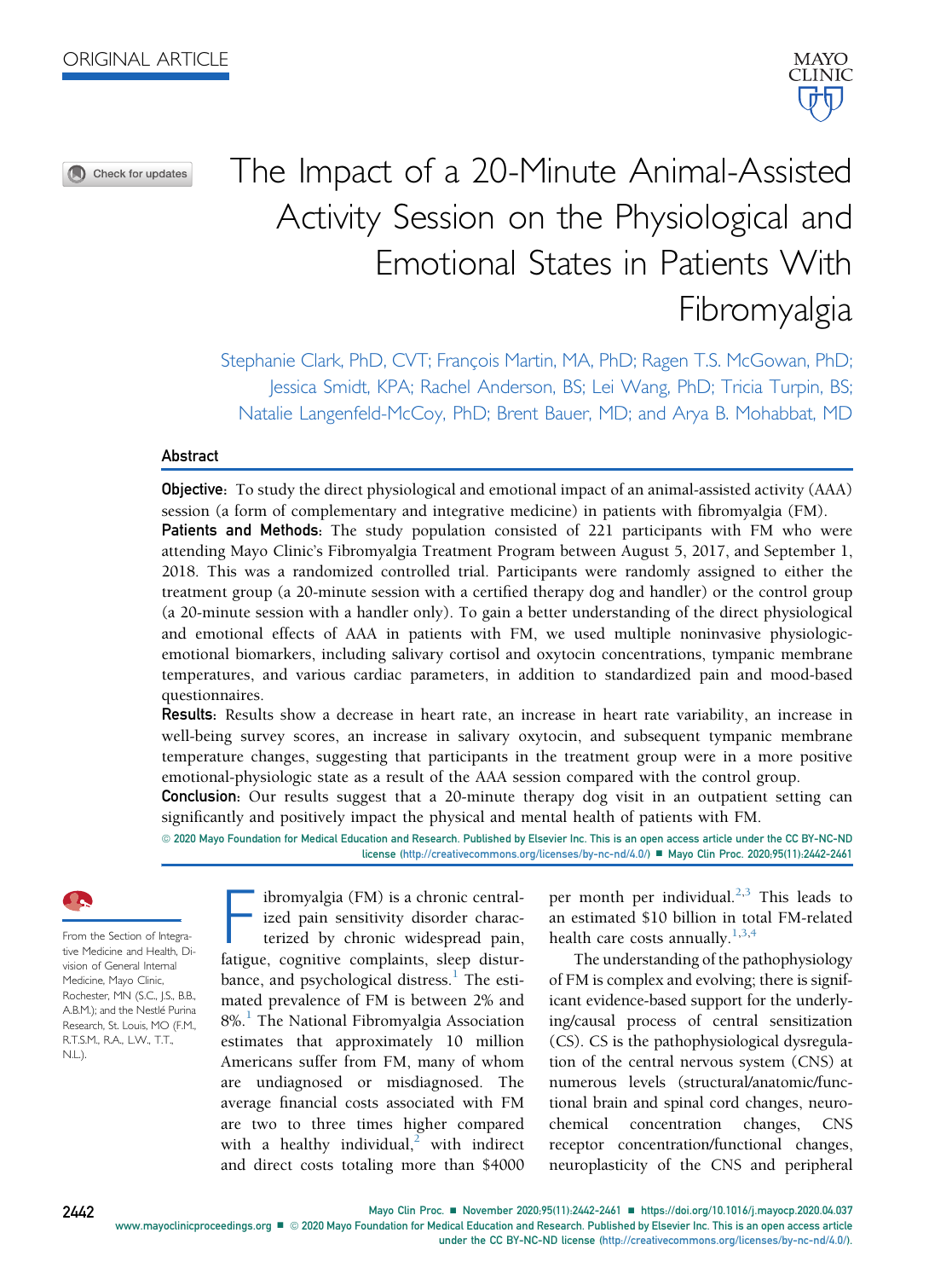nervous system, hypothalamic-pituitaryadrenal axis changes, sympathetic nervous system hyperactivity, and endogenous opioid system hyperactivity), collectively cascading into the amplification of ascending (excitatory/pain) signals and the reduction of descending (inhibitory/regulatory) signals. As CS is a centralized process, it can be more readily thought of as CNS dysregulation leading to CNS origination and amplification of various symptoms.<sup>[1](#page-18-0)[,5-7](#page-18-4)</sup>

There are many known risk factors associated with the development of FM, including female gender, first-degree family history, personal history of rheumatic disease (osteoarthritis, rheumatoid arthritis, or systemic lupus erythematosus), trauma (physical and emotional events), surgery, and infection. $1,5,8$  $1,5,8$  $1,5,8$ Furthermore, there is strong evidence showing a very close association with concomitant mood disorders; 80% of patients with FM meet Diagnostic and Statistical Manual of Mental Disorders IV multiaxial system Axis I diagnostic criteria (depression or anxiety) whereas 30% of patients with FM meet Axis II criteria (personality disorders).<sup>[9](#page-18-6)</sup>

The most common and effective treatment strategies for FM consist of a multimodal approach, including medication and nonmedication treatment strategies, $\frac{1}{1}$  with an overall aim to improve function and reduce symptom burden. Although there have been advances in treatment options, most individuals with FM continue to experience pain, suffering, and functional limitations; as a result, many have ventured beyond conventional treatment strategies to other complementary and integrative medicine (CIM) modalities for relief of various symptoms. According to a recent collaborative effort led by the US Department of Health and Human Services, CIM therapies continue to be commonly used; their use continues to increase in the United States, especially among those with musculoskeletal pain disorders.<sup>[10](#page-18-7)[,11](#page-18-8)</sup> Several studies have described the widespread use of CIM modalities and their clinical efficacy in patients with FM, showing promising results for various CIM modalities. $2,12-17$  $2,12-17$ 

Although not often studied in nor used for the treatment of FM, animal-assisted activity (AAA), as a form of CIM, has been shown to be extremely beneficial to those suffering from other chronic illnesses.<sup>[18](#page-18-10)</sup> Numerous studies have previously shown the positive effects of human-animal interaction in alleviating pain, depression, anxiety, $^{19,20}$  $^{19,20}$  $^{19,20}$  $^{19,20}$  dementia, $^{21}$  $^{21}$  $^{21}$  mental health symptoms, <sup>[22](#page-18-14)</sup> and fear.<sup>[19](#page-18-11)</sup> Marcus et al<sup>[23,](#page-18-15)[24](#page-18-16)</sup> studied the impact of therapy dogs in an outpatient pain clinic as well as investigated the impact of therapy dogs in patients with FM; the results supported that therapy dog visits could potentially reduce pain and emotional distress in both patients with chronic pain and their family members.

In general, these specific studies and most other therapy animal studies only collect selfreported subjective measures, such as pain, fatigue, and emotional state ratings via questionnaires and do not incorporate any physiological data to support or corroborate their claims. Given this limitation in the literature, the present study was designed to more thoroughly investigate the direct effects of AAA in patients with FM by using multiple, noninvasive physiological biomarkers, including salivary oxytocin and cortisol concentra-tions,<sup>[25](#page-18-17)</sup> tympanic membrane temperatures,<sup>[26](#page-18-18)</sup> and various cardiac parameters, $27$  in addition to standardized pain and mood-based questionnaires.

These parameters were primarily selected due to being reliable physiologic indicators and surrogates of stress and well-being. Physiological stress can activate the adrenal cortex to increase production of cortisol<sup>25</sup>; as a result, cortisol concentration can be used as a surro-gate to assess stress/well-being.<sup>[28](#page-19-0)</sup> Oxytocin, a neuropeptide produced by the hypothalamus and released by the posterior pituitary, $29$  is associated with social interaction $30$  and can also be used as an indicator to assess the current state of stress and well-being. Moreover, it is generally accepted that emotional experiences lead to increased brain hemispheric activity for which the ipsilateral tympanic membrane temperature is directly correlated and can serve as a proxy measure.<sup>[26](#page-18-18)[,31](#page-19-3)</sup> Furthermore, fluctuations in tympanic membrane temperature can also serve as an indicator to reflect changes in the current emotional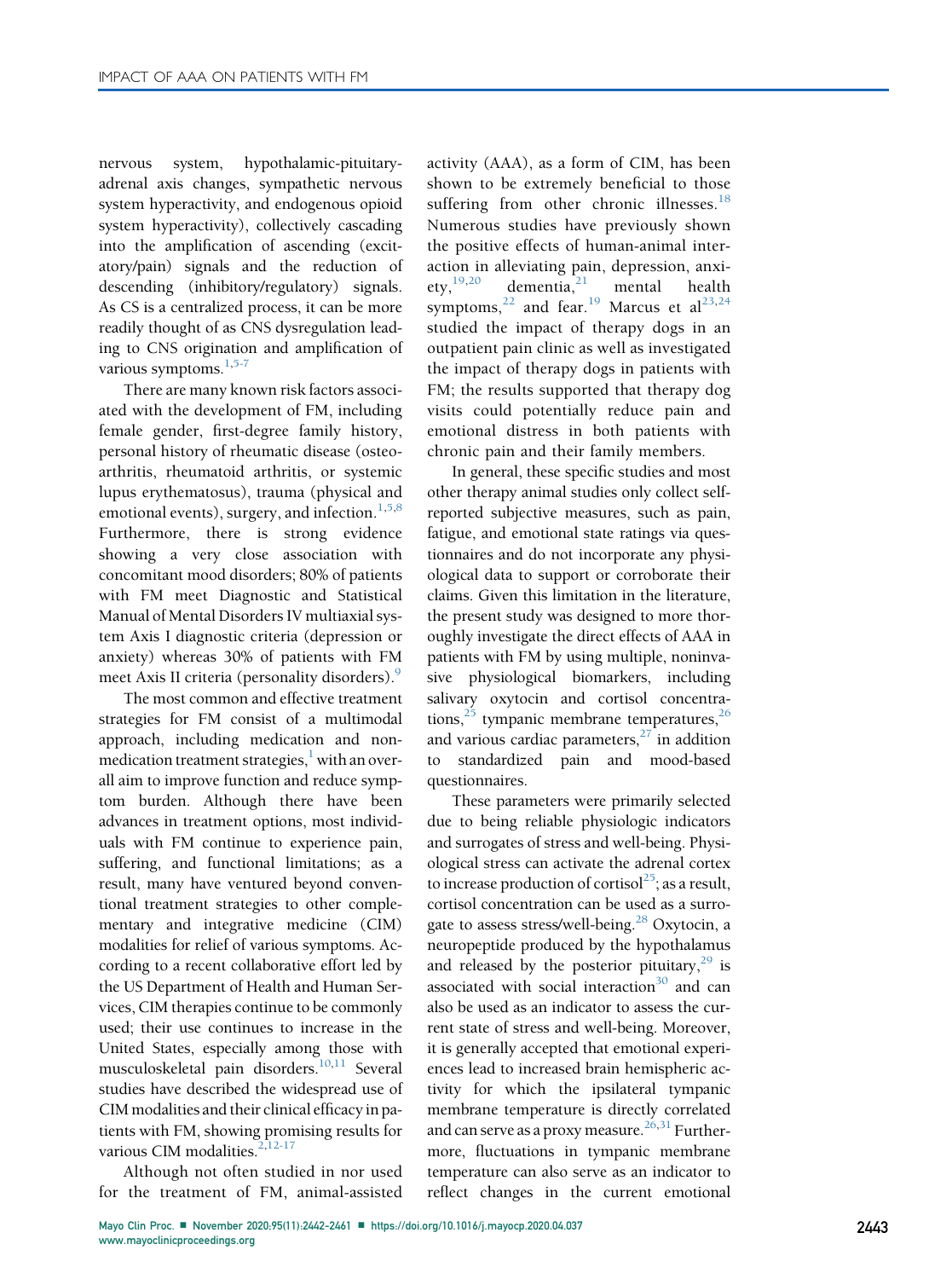state. $32$  Lastly, cardiac parameters, such as heart rate (HR) and heart rate variability (HRV), can also be used as physiologic markers reflecting welfare and well-being. $27,33$  $27,33$  $27,33$ 

The authors of the present study collected the above-mentioned physiologic, noninvasive parameters (reflecting the physiologic well-being and emotional state), as well as pain, mood, and satisfaction questionnaires, to comprehensively evaluate the direct impact of AAA on patients with FM.

# **METHODS**

# General Methods

This study was part of a larger effort aimed at assessing the physiologic well-being and emotional state of both patients with FM and therapy  $\log s^{34}$  during and as a result of an AAA session. However, the focus of this paper will solely be on the impact of AAA on patients with FM. All study participants were patients with FM who were actively going through the Mayo Clinic Fibromyalgia Treatment Program (FTP). Halfway through the program, study members approached all participants and invited them for voluntary study participation. After obtaining consent, participants were asked to complete a demographic survey (age, sex, ethnicity, education level, marital status, and employment status), the Pet Attitude Scale, the Lexington Pet Attachment Scale, the Fibromyalgia Impact Questionnaire-Revised (FIQR), a numeric rating scale (NRS) for pain, and visual analog scales (VAS) for various emotions [\(Figure 1\)](#page-3-0). The participants were then randomly assigned to either the treatment (a 20-minute session with a therapy dog and the handler) or control group (a 20-minute session with just the handler) [\(Table 1](#page-4-0)). After randomization, the participants were brought individually into an exam room where saliva was collected, bilateral tympanic membrane temperatures were taken simultaneously, and an HR monitor was placed by a study staff member. A study staff member then introduced the participant to the handler with or without the therapy dog. All study interactions took place in an exam room in Mayo Clinic's Fibromyalgia and Chronic Fatigue Clinic, which included a small exam table, four chairs, and a desk. Interactions were observed by a study staff member to ensure the proper functioning of HR monitors and observe and notate the therapy dog's behavioral response; otherwise, the observing study staff member was not allowed to interact. At the end of the 20 minute session, the handler with or without therapy dog left the room. The study participant, who was still in the room, had their post-session saliva and tympanic membrane temperatures collected and the HR monitor was removed. Next, the participants in both the treatment and control groups were asked to fill out post-session surveys (FIQR, VAS, and NRS). A 2-week follow-up satisfaction survey was sent to both groups, and a therapy dog satisfaction survey was also sent to the treatment (AAA) group.

# **Participants**

Two hundred twenty-one participants with FM were randomly assigned to either the treatment group  $(n=111)$  or the control group  $(n=110)$ . Participants were between the ages of 18 and 76 years old, were formally diagnosed with FM (meeting the 1990 American College of Rheumatology diagnostic criteria and/or the 2010 American College of Rheumatology diagnostic criteria),[35](#page-19-7)[,36](#page-19-8) were not allergic to or fearful of dogs, and did not have a diagnosis of bipolar disorder, schizophrenia, or dementia. Participants were patients attending Mayo Clinic's FTP, a 1.5-day, multidisciplinary, outpatient treatment program staffed by physicians from the Mayo Clinic Division of General Internal Medicine. The FTP consists of individual and group sessions that are taught by a core group of general internists, registered nurses, physical therapists, occupational therapists, psychiatrists, psychologists, and ancillary staff. The primary aims of the FTP are to improve physical and mental health functioning, provide evidence-based treatment options, and create a lasting FM treatment regimen.<sup>[37,](#page-19-9)[38](#page-19-10)</sup> Mayo Clinic's Institutional Review Board committee approved this study (protocol number 16-006296).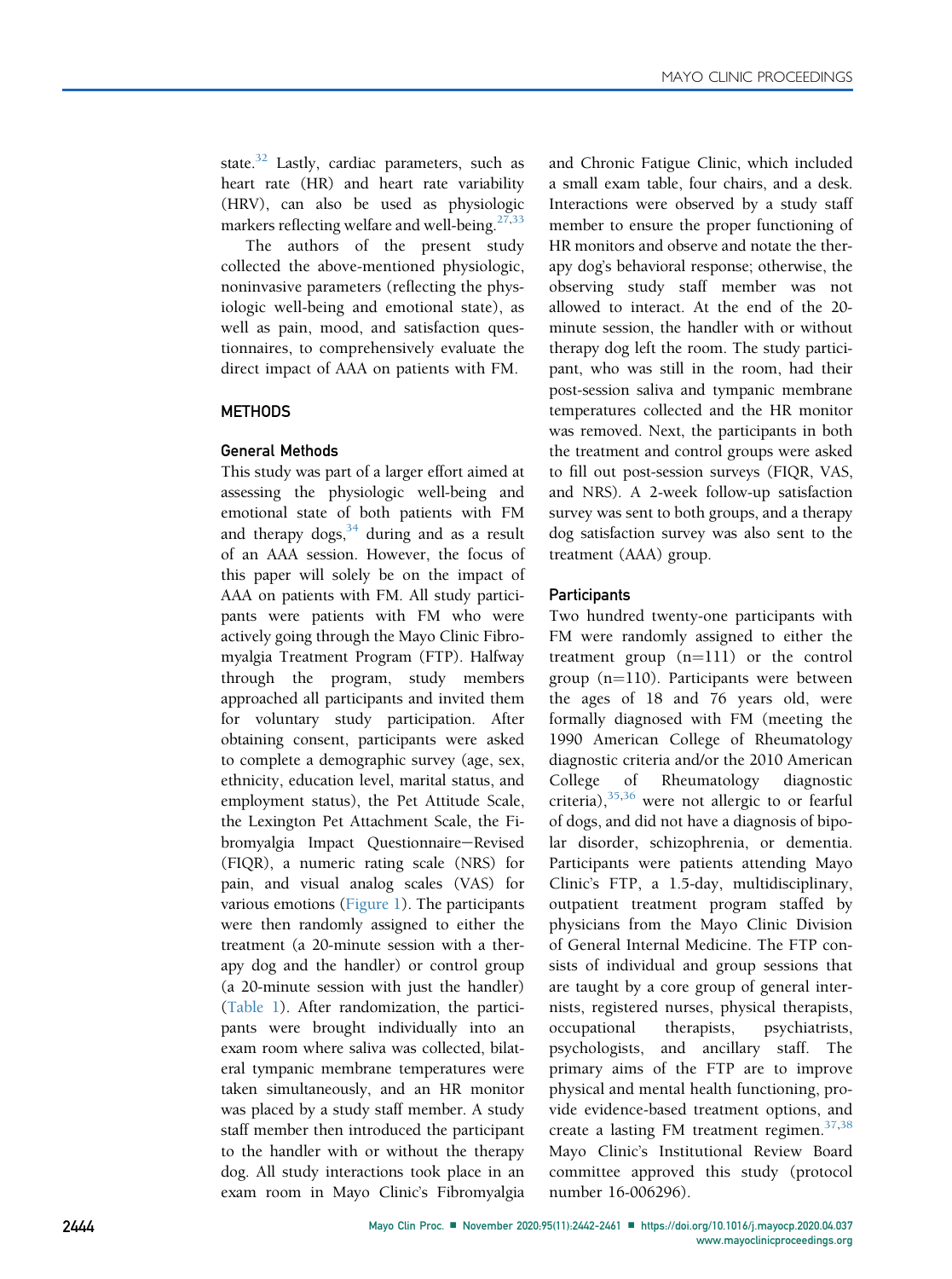<span id="page-3-0"></span>

#### Canine Subjects and Handlers

This study used 19 therapy dogs that were part of Mayo Clinic's Caring Canine Program. The dogs were registered as therapy dogs with Alliance of Therapy Dogs, Pet Partners, Therapy Dog International, or Helping Paws. They were up to date on

vaccines, deemed healthy by their veterinarian, at least 1 year of age, and were not fed a raw diet. $39,40$  $39,40$  Of the therapy dogs, 13 were female and 6 were male. All dogs were spayed or neutered, and none were selected solely based on their breed. The dogs were always accompanied by their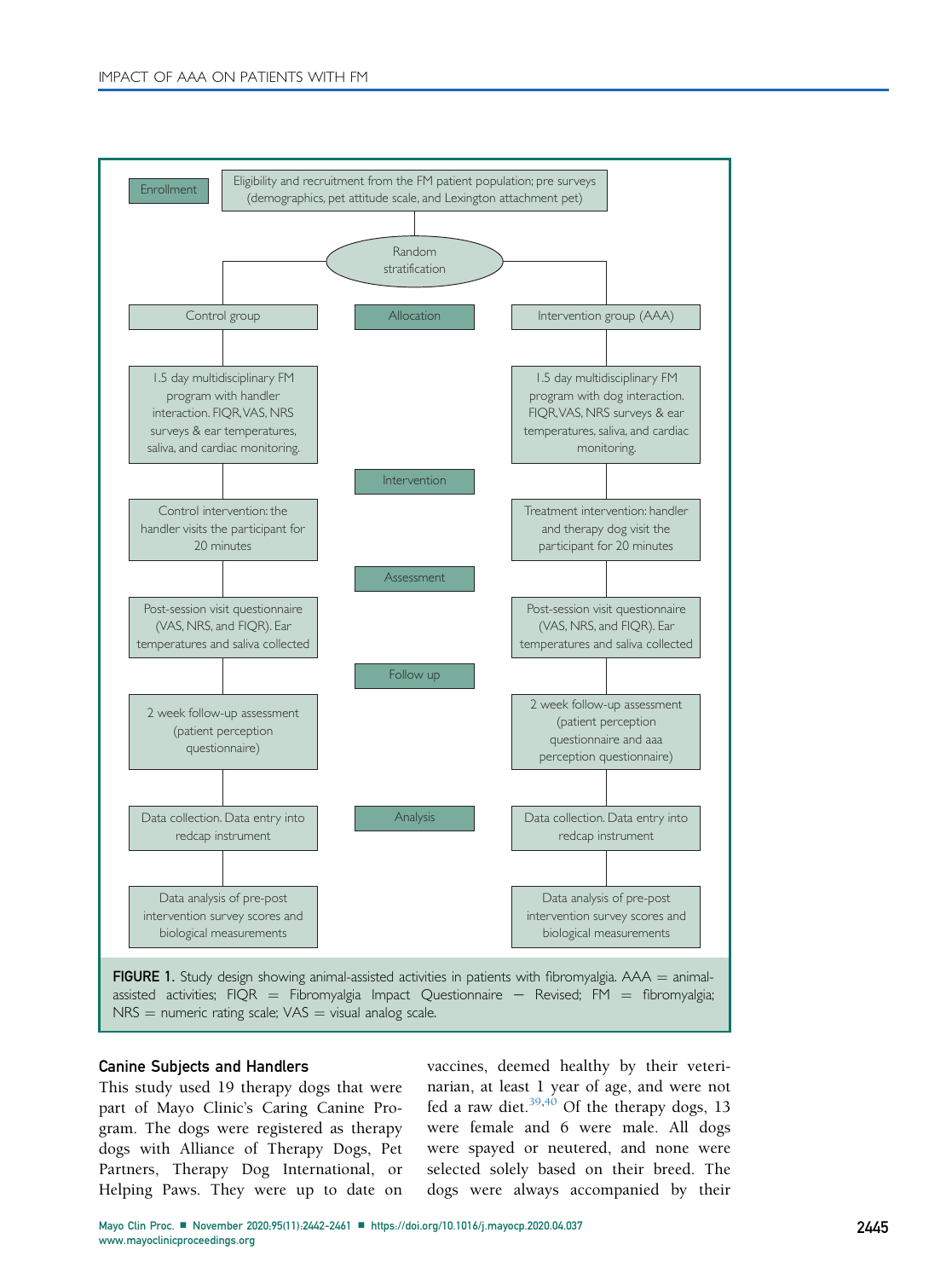<span id="page-4-0"></span>

| TABLE 1. Outline of General Methods During a Randomized, Two-Arm, Animal-Assisted Activity Session |                                                                                                                                                                                                                                                                                                                                                                                                                                                                                                                                                                                     |                                                                                                                                                                                                                                                                                                                                                                                                                                                                                                 |  |  |  |  |  |  |
|----------------------------------------------------------------------------------------------------|-------------------------------------------------------------------------------------------------------------------------------------------------------------------------------------------------------------------------------------------------------------------------------------------------------------------------------------------------------------------------------------------------------------------------------------------------------------------------------------------------------------------------------------------------------------------------------------|-------------------------------------------------------------------------------------------------------------------------------------------------------------------------------------------------------------------------------------------------------------------------------------------------------------------------------------------------------------------------------------------------------------------------------------------------------------------------------------------------|--|--|--|--|--|--|
| Event                                                                                              | Treatment group (handler and dog)                                                                                                                                                                                                                                                                                                                                                                                                                                                                                                                                                   | Control group (handler only)                                                                                                                                                                                                                                                                                                                                                                                                                                                                    |  |  |  |  |  |  |
| Pre-session (observation room)                                                                     | Pre-session surveys <sup>a</sup> were completed.<br>Ear temperatures were collected simultaneously.<br>Saliva samples were collected via passive drool<br>method for cortisol and oxytocin<br>concentrations.<br>The participant was fitted with a cardiac monitor.                                                                                                                                                                                                                                                                                                                 | Pre-session surveys <sup>a</sup> were completed.<br>Ear temperatures were collected simultaneously.<br>Saliva samples were collected via passive drool<br>method for cortisol and oxytocin<br>concentrations.<br>The participant was fitted with a cardiac monitor.                                                                                                                                                                                                                             |  |  |  |  |  |  |
| Interaction:<br>20-minute (observation room)                                                       | The participant was randomly assigned to a<br>therapy dog and handler visit.<br>The handler and dog entered the observation<br>room where the participant was waiting.<br>Dog was released from leash and allowed to move<br>freely around.<br>The participant could choose to interact with<br>the dog.<br>The participant could choose to sit in a chair or on<br>the floor.<br>A study staff member sat at a desk in the room and<br>did not interact unless to fix the cardiac<br>monitor.<br>Continuous cardiac parameters were recorded<br>throughout the entire interaction. | The participant was randomly assigned to a<br>handler-only visit.<br>The handler entered the observation room where<br>the participant was waiting.<br>The participant could choose to interact with the<br>handler.<br>The participant could choose to sit in a chair or on<br>the floor.<br>A study staff member sat at a desk in the room and<br>did not interact unless to fix the cardiac<br>monitor.<br>Continuous cardiac parameters were recorded<br>throughout the entire interaction. |  |  |  |  |  |  |
| Post-session (observation room)                                                                    | At the 20-minute mark, the dog and handler<br>exited the room.<br>Saliva sample and ear temperatures were collected<br>and the cardiac monitor was removed.<br>Post-session surveys <sup>b</sup> were completed.                                                                                                                                                                                                                                                                                                                                                                    | At the 20-minute mark, the handler exited the<br>room.<br>Saliva sample and ear temperatures were collected<br>and the cardiac monitor was removed.<br>Post-session surveys <sup>b</sup> were completed.                                                                                                                                                                                                                                                                                        |  |  |  |  |  |  |
| 2-weeks post-session                                                                               | Via e-mail, the participant received two surveys:<br>satisfaction survey on the therapy dog visit and a<br>satisfaction survey on their time at the<br>fibromyalgia clinic.                                                                                                                                                                                                                                                                                                                                                                                                         | Via e-mail, the participant received a satisfaction<br>survey on their time at the fibromyalgia clinic.                                                                                                                                                                                                                                                                                                                                                                                         |  |  |  |  |  |  |

<span id="page-4-2"></span><span id="page-4-1"></span>a<br>Pre-session surveys included, demographic survey (age, sex, ethnicity, education level, and martial and employment status), Pet Attitude Scale, Lexington Pet Attachment Scale, Fibromyalgia Impact Questionnaire-Revised (FIQR), numeric pain scale (NRS), and visual analog scales (VAS) for different emotions. **Post-session surveys included, FIQR, NRS, and VAS for different emotions.** 

> owners/handlers. A total of 19 handlers participated in the study; 15 women and 4 men. All of the therapy teams (dog-handler) volunteered at Mayo Clinic on a regular basis and participated in this study on a voluntary basis. The handlers were asked to conduct themselves in a professional manner and to uphold the Mayo Clinic Volunteer and Caring Canine program rules, including patient privacy, dressing professionally, and ensuring that their dog was properly groomed. In addition, the handlers were instructed to only talk about previously approved topics of conversation; a conversation starter list was provided to the handlers with potential topics including, weather,

travel, hobbies, movies, and books. Conversations about the participant's FM or other medical conditions were not allowed. In the control group, conversation about pets was also not allowed. Each handler was asked to complete a total of 10 visits (five with his/her respective dog and five by him/herself).

#### Questionnaires

Study participants were assigned an identification number and their status of participation was tracked in the research participant tracking software PTrax (Darlogix, Inc, Williamsville, NY). All participants were asked to fill out surveys pre-, immediately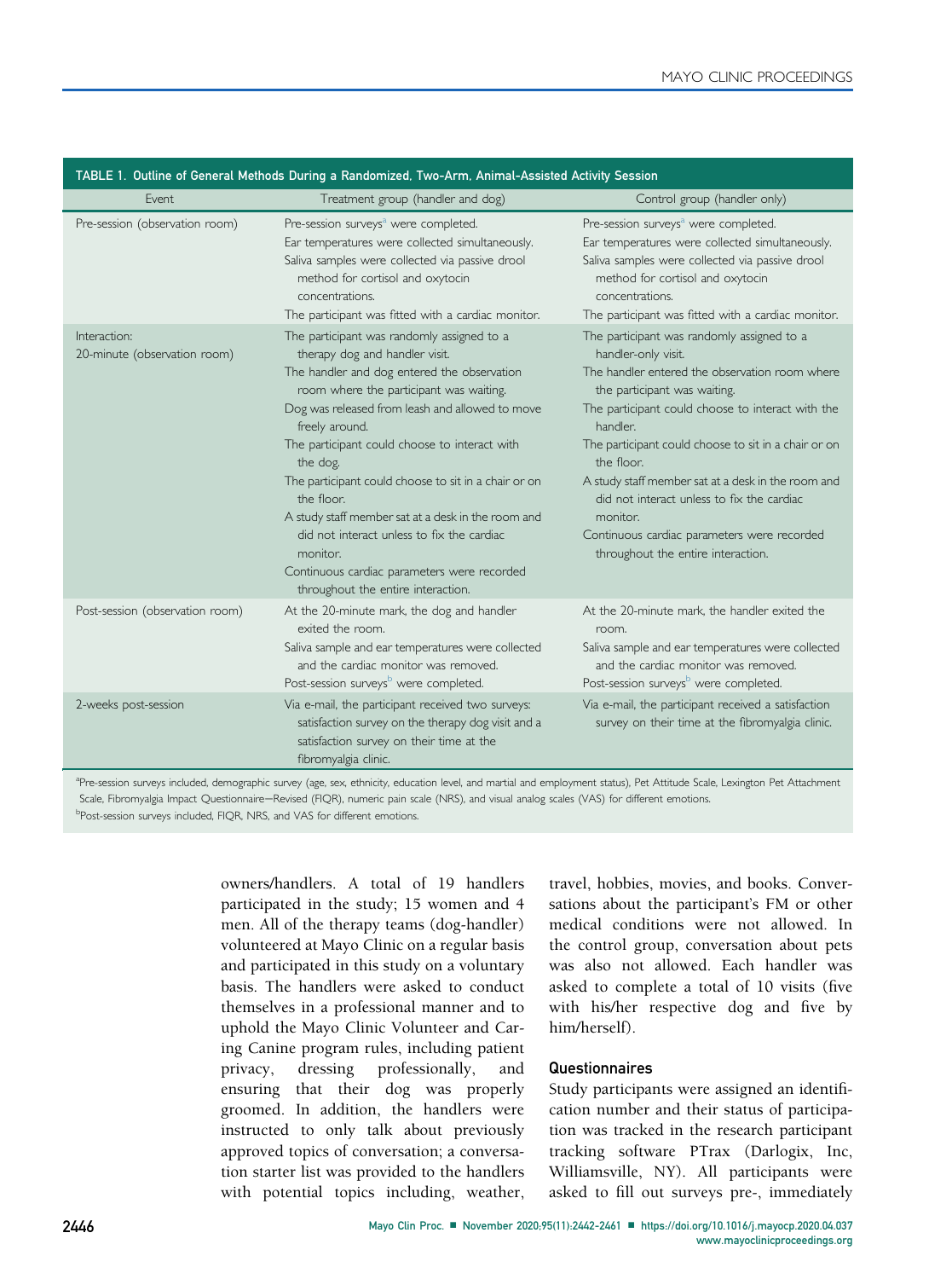post-, and 2 weeks post-session [\(Table 1](#page-4-0) and [Figure 1](#page-3-0)). The pre-session surveys included demographics (age, sex, ethnicity, education level, marital status, and employment status), pet attitude scale (PAS) (questions evaluating the attitude of humans towards pets), Lexington Pet Attachment Scale (LPAS) (questions assessing the emotional attachment an individual has with pets), FIQR (a 3-part questionnaire to assess the impact of FM symptoms and severity over the last 7 days), VAS (participants rate their positive and negative emotions as well as pain separately on a scale of 1 to 10, with 10 being the worst), and an NRS for pain (an average of the best, current, and worst pain scores over the last 24 hours, on a scale of 1 to 10, with 10 being the worst). Immediately after the session, participants were asked to complete the FIQR, VAS, and NRS again. Lastly, 2-week follow-up questionnaires were e-mailed to all participants; both groups (treatment and control) received an overall generalized perception survey of their time at the Fibromyalgia and Chronic Fatigue Clinic, whereas participants in the treatment (AAA) group also received a survey for their feedback on the AAA experience. All survey responses were collected and stored using the Research Electronic Data Capture software hosted by the Mayo Clinic Center for Clinical and Translational Science.

# Salivary Cortisol and Oxytocin **Concentrations**

Pre- and post-session saliva were passively collected from participants over the course of 2 minutes. The samples were then aliquoted into separate tubes for cortisol and oxytocin analysis. Aliquots were stored in a -80C freezer until shipped overnight on dry ice to the Nestlé Purina Research laboratory for analysis.

Salivary cortisol was analyzed on a cobas e411 (Roche Diagnostics, Indianapolis, IN). The electrochemiluminescence immunoassay Elecsys Cortisol Assay uses a competitive test principle in which a polyclonal antibody is specifically directed against cortisol. Untreated saliva samples are used

following centrifugation. After the start of the analysis, an in-house assay verification was completed to evaluate the limit of quantification and dilution linearity. It showed that the lower limit of quantification for our laboratory was 0.130 µg/dL and dilution of saliva was linear with 106% linearity up to the limit of quanitification. Any value less than 0.130 mg/dL was noted. Samples that did not have enough volume for analysis were diluted with Roche Elecsys Diluent Universal. For those samples that required dilution, the final results took into account the dilution factor.

Salivary oxytocin was measured by a liquid chromatography-mass spectrometry platform containing a Nexera X2 ultra-high performance liquid chromatography (Shimadzu, Columbia, MD) and an AB Sciex  $6500+$  quadruple ion trap mass spectrometer (AB Sciex, Framingham, MA). $^{41}$  $^{41}$  $^{41}$  Briefly, 300 mL of calibration standard or saliva sample was mixed with 1.2 mL 80% aqueous acetonitrile containing oxytocin internal standard (oxytocin-d<sub>5</sub>, 1 nmol/L) in a 2-mL Eppendorf tube. The mixture was vortexed for 30 seconds and then centrifuged at  $15,000 \times g$  under 4°C for 10 minutes. After the centrifugation, the supernatant was transferred into another 2-mL Eppendorf tube and dried using a miVac sample concentrator (SP Scientific, Stone Ridge, NY). After completely dried, the sample was reconstituted with 50  $\mu$ L 50% aqueous acetonitrile. After another centrifugation at 15,000  $\times$  g under  $4^{\circ}$ C for 2 minutes, the supernatant was transferred to a high-pressure liquid chromatography vial. A portion  $(10 \mu L)$  of the aliquot-prepared sample was injected into the liquid chromatography-mass spectrometry for analysis. Quantification was performed by multiple reaction monitoring of the protonated precursor molecular ions  $[M+H]^+$  and the related product ions. Chromatograms and mass spectral data were acquired and processed using Analyst 1.6.3 software (AB Sciex).

#### Tympanic Membrane Temperature

Tympanic ear thermometers (Braun ThermoScan PRO 6000 ear thermometer, Welch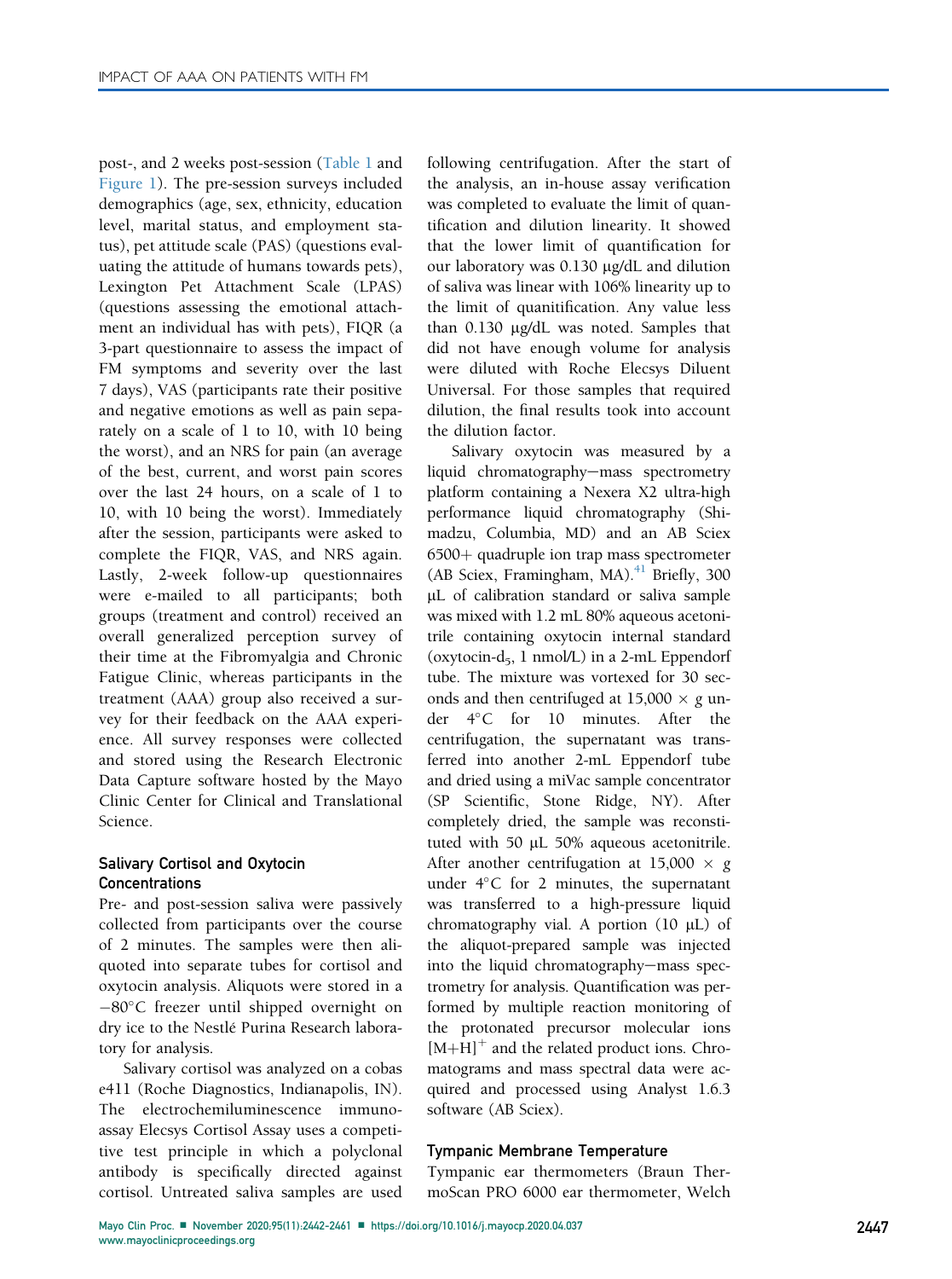Allyn, Skaneateles Falls, NY) were used to assess the temperature of both the left and right tympanic membranes, simultaneously.

# Cardiac Activity

Cardiac activity was monitored using a Polar V800 device (Chicago, IL), which includes a receiver (watch) and a transmitter (soft elastic belt with electrodes imbedded in two sections). Water-based electrode lubricant was used to enhance conductivity. Continuous cardiac monitoring was maintained throughout each session. The recorded cardiac parameters included HR as well as measures of HRV, including high frequency (HF), low frequency (LF), very low frequency (VLF), LF/HF ratio, the percent of heart beats where differences between an RR interval and the previous RR interval is greater than 50 ms (PNN50), and the root square mean of the successive differences of RR intervals (RMSSD). Of these variables, the RMSSD is a good surrogate marker of the parasympathetic nervous system. $42$ 

Following the sessions, data were downloaded and exported from the receiver to a computer using the Polar Flow application for analysis (Polar Electro Öy, Kempele, Finland). The data was analyzed in 2 minute intervals via Kubios HRV Standard Version 3.1.0 (Kubios Oy). The analyzed cardiac parameters were at the beginning of the session (at minutes 3 and 4) and the end of the session (at minutes 17 and 18). These timeframes were selected to provide the cleanest 2-minute intervals for analysis, as this gave the participant and handler with or without dog time to settle at the beginning of the session and incorporated a standardized and consistent time point before the end of the session. Moreover, it has previously been shown that HRV that has an artifact correction factor greater than 10% cannot be calculated reliably<sup>43</sup>; therefore, any cardiac data that had an artifact correction of 10% or greater was not included in the analysis.

# Statistical Analysis

A clinically meaningful difference on the VAS scales and NRS pain scale would be a half SD change (effect size  $= 0.50$ ). With 86 eligible patients per group, there would be a 90% power to detect a mean difference of 1 on the scales, assuming an SD of 2 (effect size  $= 0.50$ ) and a two-sided significance level of 0.05 (based on a 2-sample Student t test). Assuming a 15% drop out rate, we would plan to stratify a total of 200 total patients (100 per group).

The participants were randomized according to when they volunteered to participate and when they finished their preliminary questions/consent forms. Identical exam rooms were used for both groups (control and treatment). The handlers used an online volunteering website to randomly pick their five handler-only sessions and five dog visits. Demographic summaries of the participants can be found in [Table 2.](#page-8-0) Two-week post-session survey responses were compared using a  $\chi^2$  test for categorical variables and Welch's two-sample t test for continuous variables.

For the continuous variables of FIQR, VAS, NRS, tympanic membrane temperature, salivary cortisol, salivary oxytocin, and HR outcomes, linear mixed models were ran for each outcome using the package lme4 in R. The model included fixed effects for treatment, time, and an interaction of treatment by time. Each participant completed two surveys which assessed their attitude towards pets, the PAS, and LPAS. To control for a participant's attitude towards pets, his/her average response on the PAS and LPAS were included as a fixed effect in the model where the average was computed for any individual who answered at least one question of either survey. The model included a random effect for participant and dog identification to account for repeated measures on patients and the same dogs being used in multiple sessions. Plots of residuals were used to check that model assumptions were satisfied. The Type III Sums of Squares (Type III SS) were used to test overall significance of a predictor. When a significant interaction was present according to the Type III SS, post hoc comparisons with a Tukey adjustment were made between groups at each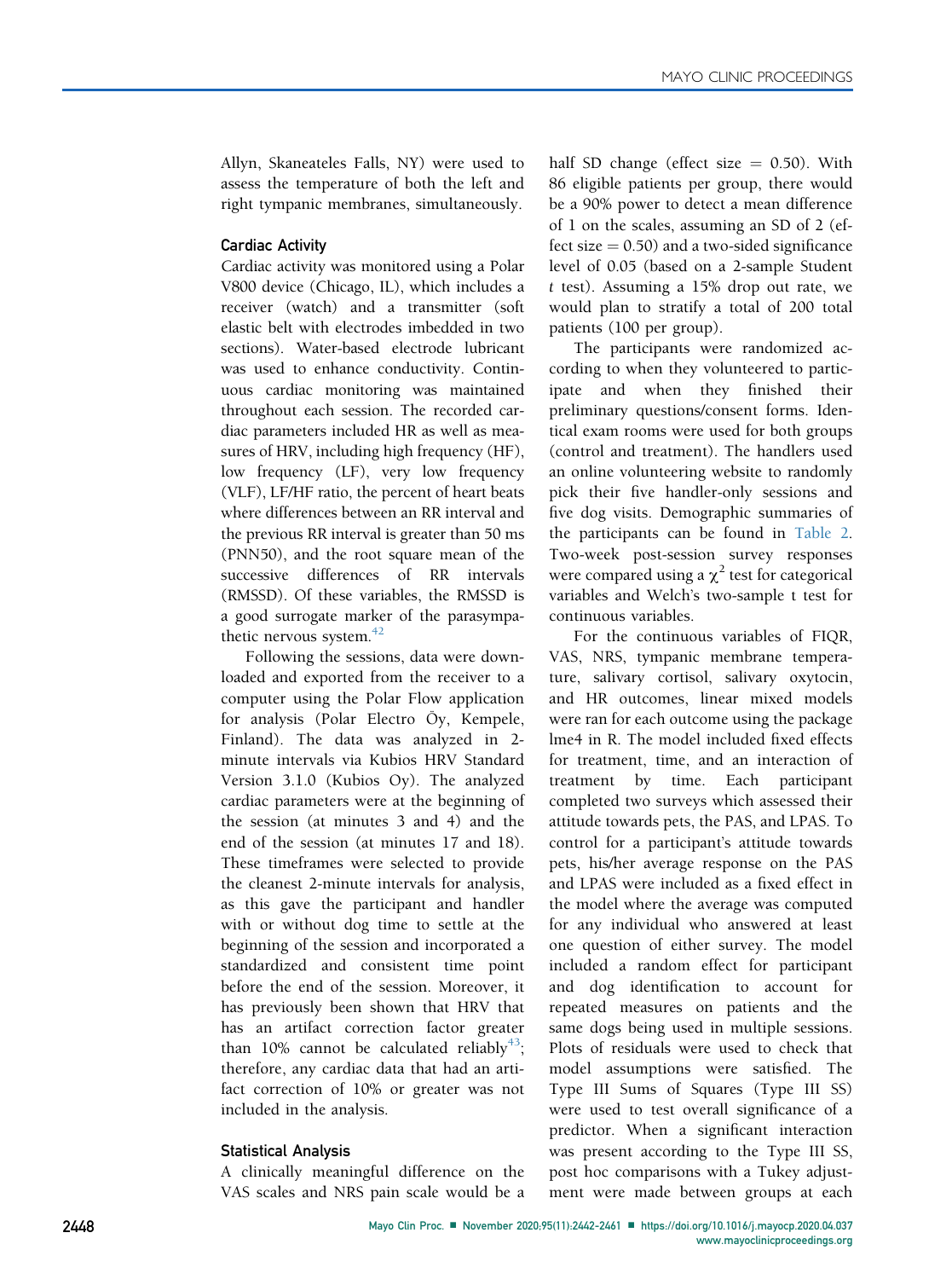timepoint and between timepoints within each group. If there was no significant interaction but there was a significant time effect according to the Type III SS, post hoc comparisons with a Tukey adjustment were made between timepoints. Observed means were used to assess changes between preand post-session values for both groups. Outliers were identified if a value decreased above the mean  $+$  3 SDs or below the mean - 3 SDs. Significance was set at  $P<.05$ .

### **RESULTS**

#### Participant Demographics

Control Group. The control group consisted of 110 participants, with 102 women and 8 men with a mean age of  $43.99 \pm 14.72$  years. Their ethnicities were white  $(n=103)$ , Hispanic/Latino  $(n=2)$ , African American  $(n=1)$ , American Indian/Alaskan  $(n=1)$ , and other  $(n=3)$ . Their level of education ranged from post-graduate  $(n=24)$ , 4-year university  $(n=25)$ , some college  $(n=47)$ , high school  $(n=13)$ , and eighth grade education or less  $(n=1)$ . Their marital status included married  $(n=63)$ , single  $(n=28)$ , divorced  $(n=16)$ , widowed  $(n=2)$ , and unknown  $(n=1)$ . The control group employment status was employed  $(n=45)$ , student  $(n=13)$ , retired  $(n=13)$ , full time homemaker  $(n=11)$ , unemployed  $(n=10)$ , work disabled  $(n=10)$ , and self-employed  $(n=8)$ .

Treatment Group. The treatment group consisted of 111 participants, with 102 women and 9 men with a mean age of  $43.03 \pm 13.31$  years. Their ethnicities were white  $(n=103)$ , African American  $(n=3)$ , Hispanic/Latino (n=2), American Indian/ Alaskan ( $n=2$ ), and other ( $n=1$ ). Their level of education ranged from post-graduate  $(n=16)$ , 4-year university  $(n=35)$ , some college  $(n=49)$ , and high school  $(n=11)$ . Their marital status included married  $(n=64)$ , single  $(n=32)$ , divorced  $(n=13)$ , widowed  $(n=1)$ , and unknown  $(n=1)$ . The treatment group employment status was employed  $(n=51)$ , unemployed  $(n=14)$ , work disabled  $(n=14)$ , full time homemaker

 $(n=10)$ , retired  $(n=9)$ , student  $(n=6)$ , selfemployed (n=6), and unknown (n=1).

#### Health Questionnaires

FIQR. The FIQR was administered immediately before and after the session. The FIQR is divided into three sections: function (9 questions), overall impact (2 questions), and symptoms (10 questions). The questions assess the impact of FM symptoms on a patient over the past 7 days and are captured on a 10-point scale (0 to 10 points) with 10 being the worst. The total FIQR is the sum of the function, overall impact, and symptom scores.

The total FIQR score can be further analyzed via different subcategories, including performance, function, and intensity. The performance FIQR subcategory had a significant group by time interaction  $(P=.01)$  [\(Table 3\)](#page-9-0). There was no difference between treatment and control groups at either timepoint (pre- vs post-session); however, on average, both groups showed a decrease in score over the study session with the treatment group having a larger statistically significant decrease (-1.33) compared with the nonsignificant decrease in the control group (-0.40). The function FIQR subcategory had a significant time effect (P<.0001). On average, both the treatment (-1.55) and control (-0.89) groups showed a statistically significant decrease in score over the study session. The intensity FIQR subcategory had a significant group by time interaction  $(P=.005)$ . There was no difference between treatment and control groups at either timepoint; however, on average, both groups showed a statistically significant decrease in scores over the session, with a bigger decrease for the treatment group (-4.51) compared with control group (-2.52). Overall, the total FIQR score had a significant group by time interaction  $(P=.003)$  [\(Figure 2A](#page-11-0)). There was no difference between the treatment and control groups at either timepoint; however, on average, both groups showed a statistically significant decrease in score over the study period, with a bigger decrease for the treatment group (-7.38) compared with the control group (-4.17).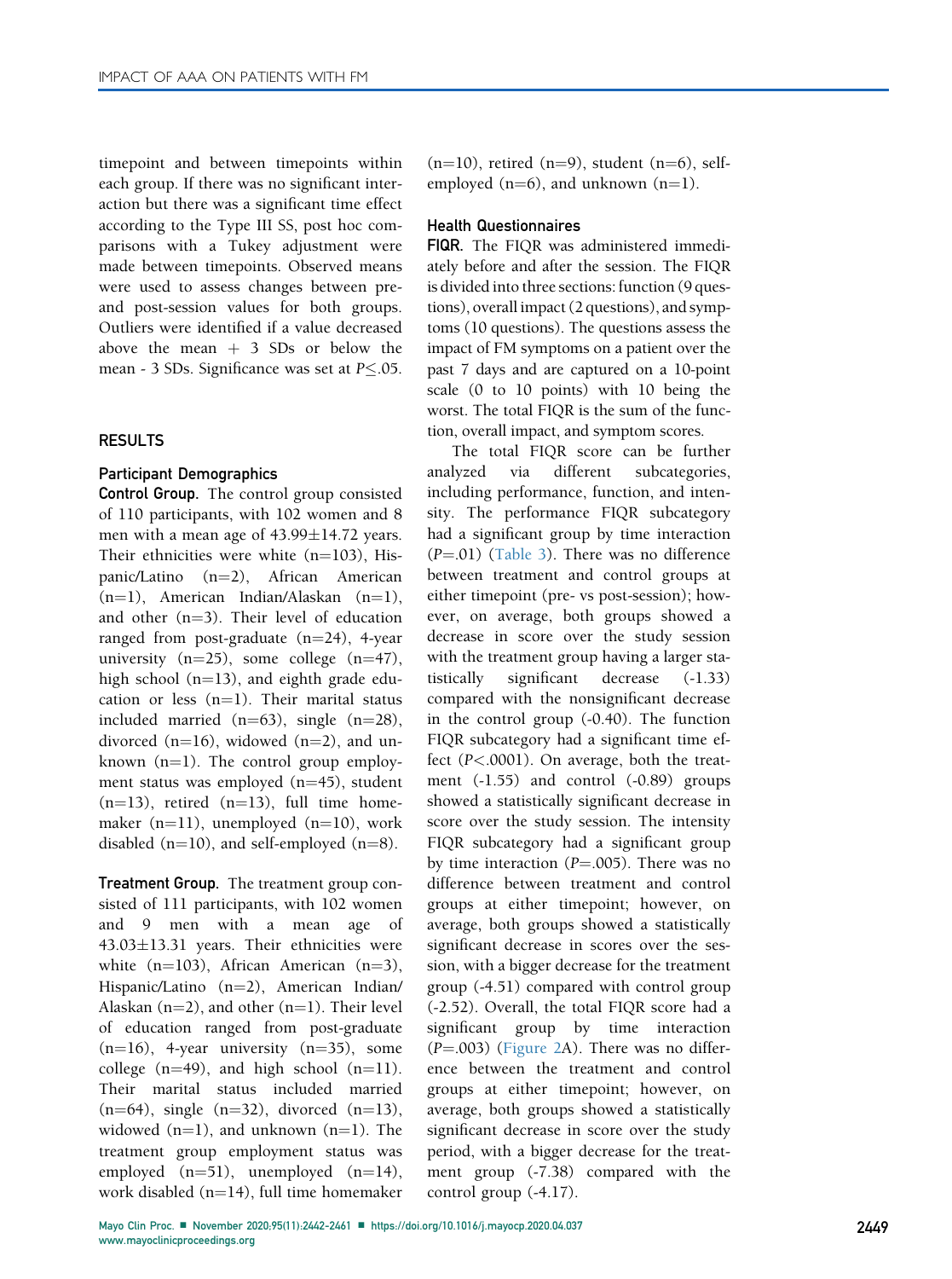<span id="page-8-0"></span>

| TABLE 2. Demographics of the Control and<br><b>Treatment Groups</b>                                                                   |                                                                                                      |                                                       |
|---------------------------------------------------------------------------------------------------------------------------------------|------------------------------------------------------------------------------------------------------|-------------------------------------------------------|
|                                                                                                                                       | Control<br>$(n=110)$                                                                                 | Treatment<br>$(n= 1 )$                                |
| Sex<br>Male<br>Female                                                                                                                 | 8<br>102                                                                                             | 9<br>102                                              |
| Ethnicity<br>White<br>Hispanic/Latino<br>African American<br>American Indian/<br>Alaskan<br>Other                                     | 103<br>$\mathcal{D}$<br>Ī<br>Ī<br>3                                                                  | 103<br>$\mathfrak{D}$<br>3<br>$\mathfrak{D}$<br>I     |
| Fducation<br>Post-graduate<br>4-y university<br>Some college<br>High school<br>Eighth grade<br>education or less                      | 24<br>25<br>47<br>$\overline{3}$<br>$\overline{1}$                                                   | 16<br>35<br>49<br>$\vert \ \vert$<br>$\Omega$         |
| Marital status<br>Married<br>Single<br>Divorced<br>Widowed<br>Unknown                                                                 | 63<br>28<br>16<br>$\mathcal{P}$<br>I                                                                 | 64<br>32<br>13<br>ı<br>I                              |
| Employment status<br>Employed<br>Student<br>Retired<br>Full-time homemaker<br>Unemployed<br>Work disabled<br>Self-employed<br>Unknown | 45<br>$\overline{3}$<br>13<br>$\vert \ \vert$<br>$\overline{10}$<br>$\overline{10}$<br>8<br>$\Omega$ | 51<br>6<br>9<br>$\overline{10}$<br> 4<br> 4<br>6<br>I |

NRS-Pain. The pain NRS was administered immediately before and after the session. The pain NRS had a significant group by time interaction  $(P=.006)$  [\(Figure 2A](#page-11-0)). There was no difference between treatment and control groups at either timepoint. On average, both groups showed a nonsignificant decrease over the study session; however, the treatment group had a larger decrease in pain (-0.63) compared with the control group (-0.26).

VAS. The VAS (assessing various positive and negative emotions) was administered immediately before and after the session.

For negative emotions, the Likert-scale was from 0 to 10 points, with 0 being not at all and 10 being the worst possible. The negative emotion responses had a significant group by time interaction for restlessness, fatigue, anxiety, depression, and stress  $(P=.04, .0004, <.0001, .01, and .0015,$ respectively) [\(Figure 2](#page-11-0)B). There were no differences between treatment and control groups at either of the timepoints. On average, both the treatment and control groups showed a statistically significant decrease in scores over the study session, with bigger decreases in the treatment group (-0.70, -1.61, -1.63, -1.13, and -1.96, respectively) compared with the control group (-0.19, -0.68, -0.39, -0.48, and -0.88, respectively).

The positive emotions were assessed on a 0- to 10-point Likert-scale, with 0 being the best possible and 10 feeling the worst. For positive emotions, there was a significant group by time interaction for happy, energetic, relaxed, calm, and well-being  $(P=.002, .04, .01, .02, and .002, respectively)$ tively). There were no differences between treatment and control groups at either of the timepoints. On average, both the treatment and control groups showed a statistically significant decrease in scores over the study session with bigger decreases in the treatment group (-1.40, -1.54, -2.07, -1.68, and -1.72, respectively) compared with the control group (-0.53, -0.84, -1.13, -0.86, and -0.66, respectively).

# Salivary Cortisol

There were no significant time  $(P=.45)$ , treatment  $(P=.65)$ , or treatment by time effects  $(P= .56)$  [\(Figure 2C](#page-11-0)) for salivary cortisol between the treatment and control groups.

# Salivary Oxytocin

There was a significant group-by-time interaction for salivary oxytocin  $(P = .006)$ [\(Figure 2](#page-11-0)C). There were no differences between treatment and control groups at either timepoint; however, the treatment group showed a statistically significant increase  $(+0.09)$  in salivary oxytocin over the study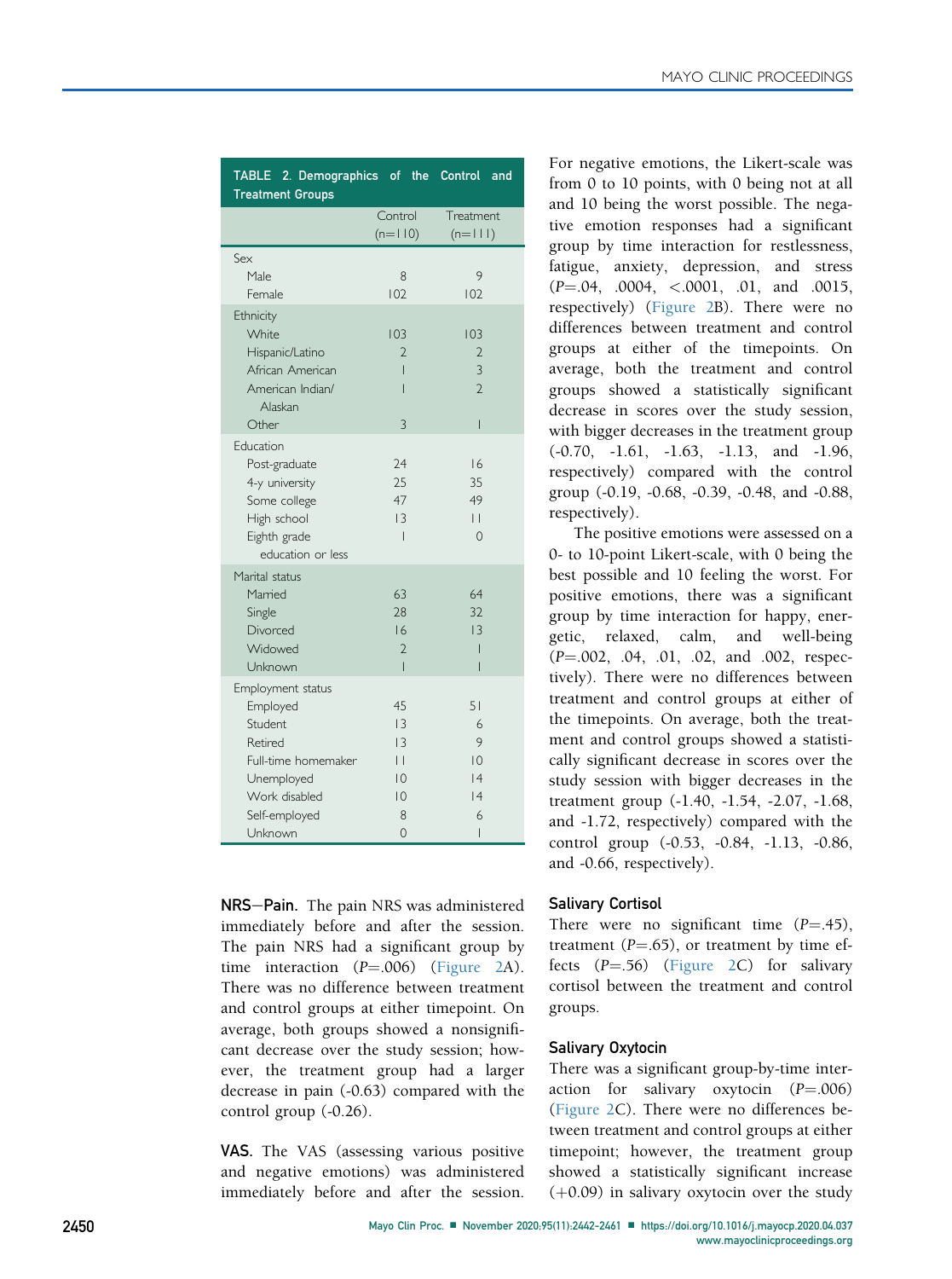<span id="page-9-0"></span>

| TABLE 3. Statistical Analysis of Collected Parameters <sup>a</sup> |                          |                                |                                |                            |                            |                      |                        |                   |                       |                   |                    |
|--------------------------------------------------------------------|--------------------------|--------------------------------|--------------------------------|----------------------------|----------------------------|----------------------|------------------------|-------------------|-----------------------|-------------------|--------------------|
|                                                                    |                          |                                |                                |                            | Results Table              |                      |                        |                   |                       |                   |                    |
|                                                                    |                          |                                | $\mathsf{N}$<br>Mean           |                            |                            | Type III SS P values |                        |                   |                       |                   |                    |
| Variable                                                           | Group                    | Pre-                           | Post-                          | Pre (SD)                   | Post (SD)                  | Post<br>- Pre        | Average<br><b>LPAS</b> | Average<br>PAS    | Time                  | <b>TRT</b>        | TRT:time           |
| <b>FIQR</b>                                                        |                          |                                |                                |                            |                            |                      |                        |                   |                       |                   |                    |
| Performance                                                        | <b>CON</b><br><b>TRT</b> | 110<br>$\Box$                  | 110<br>$\vert \ \vert \ \vert$ | 16.77(6.85)<br>16.15(7.62) | 16.37(6.90)<br>14.83(7.51) | $-0.40$<br>$-1.33$   | .936                   | .820              | <.001 <sup>b</sup>    | .638              | $.012^{b}$         |
| Functional                                                         | <b>CON</b>               | 110                            | 109                            | 13.16(5.08)                | 12.28(5.03)                | $-0.89$              | .898                   | .945              | <.001 <sup>b</sup>    | .840              | .123               |
|                                                                    | <b>TRT</b>               | $\vert \ \vert \ \vert$        | $\vert \ \vert \ \vert$        | 13.6(5.43)                 | 12.05(5.57)                | $-1.55$              |                        |                   |                       |                   |                    |
| Intensity                                                          | <b>CON</b>               | 10                             | 109                            | 30.03 (8.04)               | 27.51 (8.25)               | $-2.52$              | .495                   | .567              | <.001 <sup>b</sup>    | .812              | .004 <sup>b</sup>  |
|                                                                    | <b>TRT</b>               | $\Box$                         | $\Box$                         | 30.88 (8.52)               | 26.38 (9.24)               | $-4.51$              |                        |                   |                       |                   |                    |
| Total                                                              | <b>CON</b>               | 110                            | 110                            | 59.96 (17.02)              | 55.79 (17.02)              | $-4.17$              | .756                   | .863              | <.001 <sup>b</sup>    | .673              | .002 <sup>b</sup>  |
|                                                                    | <b>TRT</b>               | $\Box$                         | $\vert \ \vert \ \vert$        | 60.64 (18.58)              | 53.25 (19.39)              | $-7.38$              |                        |                   |                       |                   |                    |
| VAS                                                                |                          |                                |                                |                            |                            |                      |                        |                   |                       |                   |                    |
| Restlessness                                                       | <b>CON</b>               | 110                            | 109                            | 4.34(2.54)                 | 4.15(2.49)                 | $-0.19$              | .787                   | .358              | <.001 <sup>b</sup>    | .081              | .045 <sup>b</sup>  |
| Fatigue                                                            | <b>TRT</b><br><b>CON</b> | $\vert \ \vert \ \vert$<br>110 | $\Box$<br>109                  | 4.05(2.83)<br>7.42 (1.83)  | 3.35(2.81)<br>6.74(2.08)   | $-0.70$<br>$-0.68$   | .625                   | .672              | <.001 <sup>b</sup>    | .010 <sup>b</sup> | <.001 <sup>b</sup> |
|                                                                    | <b>TRT</b>               | $\Box$                         | 109                            | 7.29 (1.56)                | 5.68(2.42)                 | $-1.61$              |                        |                   |                       |                   |                    |
| Anxiety                                                            | <b>CON</b>               | 110                            | 109                            | 4.6(2.66)                  | 4.21(2.82)                 | $-0.39$              | .094                   | .671              | <.001 <sup>b</sup>    | .912              | <.001 <sup>b</sup> |
|                                                                    | <b>TRT</b>               | 10                             | $\Box$                         | 5.17(2.78)                 | 3.54(2.9)                  | $-1.63$              |                        |                   |                       |                   |                    |
| Depression                                                         | CON                      | 10                             | 109                            | 3.76(2.67)                 | 3.28(2.54)                 | $-0.48$              | .705                   | .412              | $< 0.01^{\circ}$      | .942              | .017 <sup>b</sup>  |
|                                                                    | <b>TRT</b>               | $\perp$                        | $\Box$                         | 4.14(3.12)                 | 3.02(2.9)                  | $-1.13$              |                        |                   |                       |                   |                    |
| <b>Stress</b>                                                      | <b>CON</b>               | 110                            | 109                            | 5.53(2.54)                 | 4.65(2.8)                  | $-0.88$              | .488                   | .585              | $< 0.001^{\circ}$     | .365              | .001 <sup>b</sup>  |
|                                                                    | <b>TRT</b>               | 10                             | $\Box$                         | 5.8(2.65)                  | 3.84(2.92)                 | $-1.96$              |                        |                   |                       |                   |                    |
| Happy                                                              | <b>CON</b>               | 110                            | 109                            | 4.35(2.13)                 | 3.82(2.07)                 | $-0.53$              | .436                   | .932              | <.001 <sup>b</sup>    | .495              | .002 <sup>b</sup>  |
|                                                                    | <b>TRT</b>               | $\Box$                         | 110                            | 4.61(1.99)                 | 3.21(2.42)                 | $-1.40$              |                        |                   |                       |                   |                    |
| Energetic                                                          | <b>CON</b><br><b>TRT</b> | 110<br>$\vert \ \vert \ \vert$ | 109<br>$\Box$                  | 6.58(2.15)<br>6.19(2.54)   | 5.74(2.25)<br>4.65(2.56)   | $-0.84$<br>$-1.54$   | .661                   | .555              | <.001 <sup>b</sup>    | .378              | .047 <sup>b</sup>  |
| Relaxed                                                            | <b>CON</b>               | 10                             | 109                            | 5.51(2.18)                 | 4.38(2.13)                 | $-1.13$              | .902                   | .564              | <.001 <sup>b</sup>    | .700              | .010 <sup>b</sup>  |
|                                                                    | <b>TRT</b>               | $\Box$                         | 111                            | 5.62(2.32)                 | 3.55(2.76)                 | $-2.07$              |                        |                   |                       |                   |                    |
| Calm                                                               | <b>CON</b>               | 110                            | 109                            | 4.97(2.27)                 | 4.11(2.17)                 | $-0.86$              | .705                   | .939              | < 0.001               | .075              | .020 <sup>b</sup>  |
|                                                                    | <b>TRT</b>               | $\vert \ \vert \ \vert$        | $\vert \ \vert \ \vert$        | 4.9(2.39)                  | 3.23(2.59)                 | $-1.68$              |                        |                   |                       |                   |                    |
| Well-being                                                         | <b>CON</b>               | 10                             | 109                            | 5.09(2.35)                 | 4.43(2.29)                 | $-0.66$              | .465                   | .987              | $< .001$ <sup>b</sup> | .203              | .001 <sup>b</sup>  |
|                                                                    | <b>TRT</b>               | 110                            | $\pm\pm\pm$                    | 5.27(2.35)                 | 3.55(2.60)                 | $-1.72$              |                        |                   |                       |                   |                    |
| <b>NRS</b>                                                         |                          |                                |                                |                            |                            |                      |                        |                   |                       |                   |                    |
|                                                                    | <b>CON</b>               | 109                            | 108                            | 5.46 (1.70)                | 5.19 (1.57)                | $-0.26$              | .763                   | .057 <sup>b</sup> | <.001 <sup>b</sup>    | .897              | .006 <sup>b</sup>  |
|                                                                    | <b>TRT</b>               | 110                            | 109                            | 5.66 (1.57)                | 5.02(1.62)                 | $-0.63$              |                        |                   |                       |                   |                    |
| Salivary<br>Cortisol                                               | <b>CON</b>               | 69                             | 70                             | 174.83 (73.31)             | 173.76 (68.06)             | $-1.07$              | .075                   | .459              | .447                  | .651              | .564               |
|                                                                    | <b>TRT</b>               | 73                             | 67                             | 188.04 (68.04)             | 178.54 (68.22)             | $-9.50$              |                        |                   |                       |                   |                    |
| Oxytocin                                                           | <b>CON</b>               | 85                             | 85                             | 0.31(0.16)                 | 0.31(0.17)                 | 0                    | .784                   | .387              | .006 <sup>b</sup>     | .849              | .005 <sup>b</sup>  |
|                                                                    | <b>TRT</b>               | 89                             | 91                             | 0.26(0.13)                 | 0.35(0.20)                 | 0.09                 |                        |                   |                       |                   |                    |
| Membrane temp                                                      |                          |                                |                                |                            |                            |                      |                        |                   |                       |                   |                    |
| R temp                                                             | <b>CON</b>               | 108                            | 107                            | 36.71 (0.39)               | 36.75 (0.37)               | 0.04                 | .135                   | .058              | .002 <sup>b</sup>     | .988              | .463               |
|                                                                    | <b>TRT</b>               | 110                            | 110                            | 36.69 (0.41)               | 36.76 (0.42)               | 0.07                 |                        |                   |                       |                   |                    |
| L temp                                                             | <b>CON</b>               | 109                            | 108                            | 36.7 (0.40)                | 36.72 (0.36)               | 0.01                 | .417                   | .005 <sup>b</sup> | .006 <sup>b</sup>     | .387              | .028 <sup>b</sup>  |

Continued on next page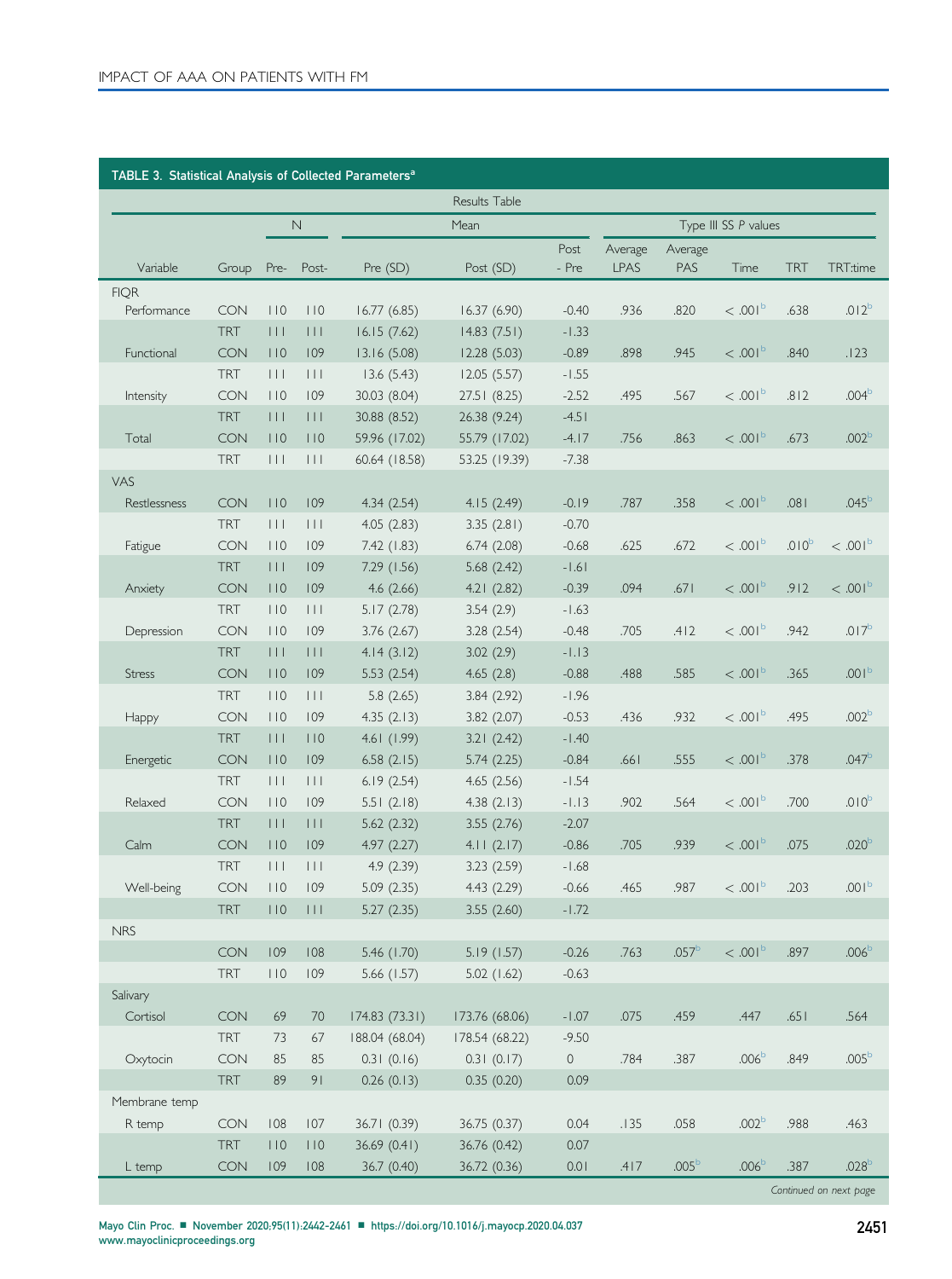| <b>TABLE 3. Continued</b> |            |      |                |                  |                  |               |                        |                       |                   |                   |                   |  |
|---------------------------|------------|------|----------------|------------------|------------------|---------------|------------------------|-----------------------|-------------------|-------------------|-------------------|--|
| Results Table             |            |      |                |                  |                  |               |                        |                       |                   |                   |                   |  |
|                           |            |      | $\mathbb N$    | Mean             |                  |               | Type III SS P values   |                       |                   |                   |                   |  |
| Variable                  | Group      | Pre- | Post-          | Pre (SD)         | Post (SD)        | Post<br>- Pre | Average<br><b>LPAS</b> | Average<br><b>PAS</b> | Time              | <b>TRT</b>        | TRT:time          |  |
|                           | <b>TRT</b> | 109  | 109            | 36.69 (0.39)     | 36.79 (0.36)     | 0.10          |                        |                       |                   |                   |                   |  |
| $L$ temp $-$<br>R temp    | <b>CON</b> | 107  | 109            | $-0.01(0.32)$    | 0(0.30)          | $\circ$       | .290                   | .656                  | 0.338             | 0.975             | .403              |  |
|                           | <b>TRT</b> | 109  | $\Box$         | $-0.02(0.29)$    | 0.02(0.29)       | 0.04          |                        |                       |                   |                   |                   |  |
| Heart rate<br>variables   |            |      |                |                  |                  |               |                        |                       |                   |                   |                   |  |
| <b>HR</b>                 | <b>CON</b> | 91   | 89             | 78.65 (12.58)    | $77.28$ (11.8)   | $-1.37$       | .972                   | .597                  | .019 <sup>b</sup> | .927              | .575              |  |
|                           | <b>TRT</b> | 78   | 81             | 77.37 (10.52)    | 76.3 (10.84)     | $-1.07$       |                        |                       |                   |                   |                   |  |
| <b>RR</b>                 | <b>CON</b> | 90   | 88             | 769.97 (119.57)  | 782.83 (118.82)  | 12.86         | .562                   | .322                  | $.016^{b}$        | .715              | .511              |  |
|                           | <b>TRT</b> | 79   | 81             | 785.27 (105.28)  | 799.84 (109.7)   | 14.57         |                        |                       |                   |                   |                   |  |
| <b>RMSSD</b>              | <b>CON</b> | 90   | 89             | 33.02 (20.88)    | 30.01 (17.74)    | $-3.01$       | .064                   | .430                  | .809              | .441              | .070              |  |
|                           | <b>TRT</b> | 79   | 79             | 33.9 (18.77)     | 35.4 (20.20)     | 1.50          |                        |                       |                   |                   |                   |  |
| <b>PNN50</b>              | <b>CON</b> | 90   | 89             | $10.49$ (11.04)  | $9.67$ (11.49)   | $-0.82$       | .050                   | .261                  | .115              | .125              | .006 <sup>b</sup> |  |
|                           | <b>TRT</b> | 78   | 8 <sub>1</sub> | 11.95(12.42)     | 14.8(16)         | 2.85          |                        |                       |                   |                   |                   |  |
| VLF                       | <b>CON</b> | 90   | 87             | 119.96(120.13)   | 132.06 (157.61)  | 12.10         | <.001 <sup>b</sup>     | .007 <sup>b</sup>     | .416              | .225              | .868              |  |
|                           | <b>TRT</b> | 72   | 80             | 139.75 (159.53)  | 149.43 (143.89)  | 9.68          |                        |                       |                   |                   |                   |  |
| LF                        | <b>CON</b> | 91   | 90             | 1058.24 (944.42) | 974.81 (805.31)  | $-83.43$      | .025 <sup>b</sup>      | .088                  | .905              | .297              | .297              |  |
|                           | <b>TRT</b> | 77   | 81             | 1104.83 (912.63) | 1137.46 (941.26) | 32.63         |                        |                       |                   |                   |                   |  |
| HF                        | CON        | 90   | 88             | 458.94 (524.52)  | 309.15 (380.99)  | $-149.79$     | .067                   | .233                  | .080              | .507              | .029              |  |
|                           | <b>TRT</b> | 76   | 77             | 487.86 (494.39)  | 498.33 (514.57)  | 10.48         |                        |                       |                   |                   |                   |  |
| LF/HF ratio               | <b>CON</b> | 89   | 86             | 4.21(3.52)       | 4.64(3.85)       | 0.43          | .593                   | .236                  | .542              | .031 <sup>b</sup> | .576              |  |
|                           | <b>TRT</b> | 79   | 80             | 3.52(2.57)       | 3.47(2.78)       | $-0.05$       |                        |                       |                   |                   |                   |  |

<span id="page-10-1"></span><span id="page-10-0"></span> $^a$ CON = control; FIQR = Fibromyalgia Impact Questionnaire–Revised; HF = high frequency; HR = heart rate; L = left; LF = low frequency; LPAS = Lexington Pet Attachment Scale; NRS = numeric rating scale; PAS = pet attitude scale; Post = post-session; PNN50 = percent of heart beats where differences between an RR interval and the previous RR interval is greater than 50 ms; Pre = pre-session;  $R =$  right; RMSSD = root square mean of the successive differences of RR intervals; TRT = treatment; Type III SS = type III sums of squares; VAS = visual analog scale; VLF = very low frequency. <sup>b</sup>Statistically significant (P<.05).

> session, whereas the control group showed no change (0.00).

#### Tympanic Membrane Temperatures

Right tympanic membrane temperatures had a significant time effect  $(P=.003)$ . On average, post-session right tympanic membrane temperature values were higher than pre-session values (treatment:  $+0.07$ ; control:  $+0.04$ ) ([Figure 2](#page-11-0)C). Left tympanic membrane temperatures had a significant group-by-time interaction  $(P=.03)$ . There were no differences in left tympanic membrane temperature between treatment and control groups at either timepoint; however, the treatment group showed a statistically significant increase over the study session  $(+0.10)$  whereas the control group remained largely unchanged  $(+0.01)$ .

#### Cardiac Activity

There was a significant time effect for HR values ( $P = .02$ ). On average, the HR values decreased over the study session for both treatment (-1.07) and control groups (-1.37) ([Figure 2D](#page-11-0)). Additionally, there was a significant time effect for RR values  $(P=.02)$  ([Figure 2D](#page-11-0)). On average, the RR values increased over the study session for both groups (treatment:  $+14.57$ ; control: +12.86). The LF/HF ratio had a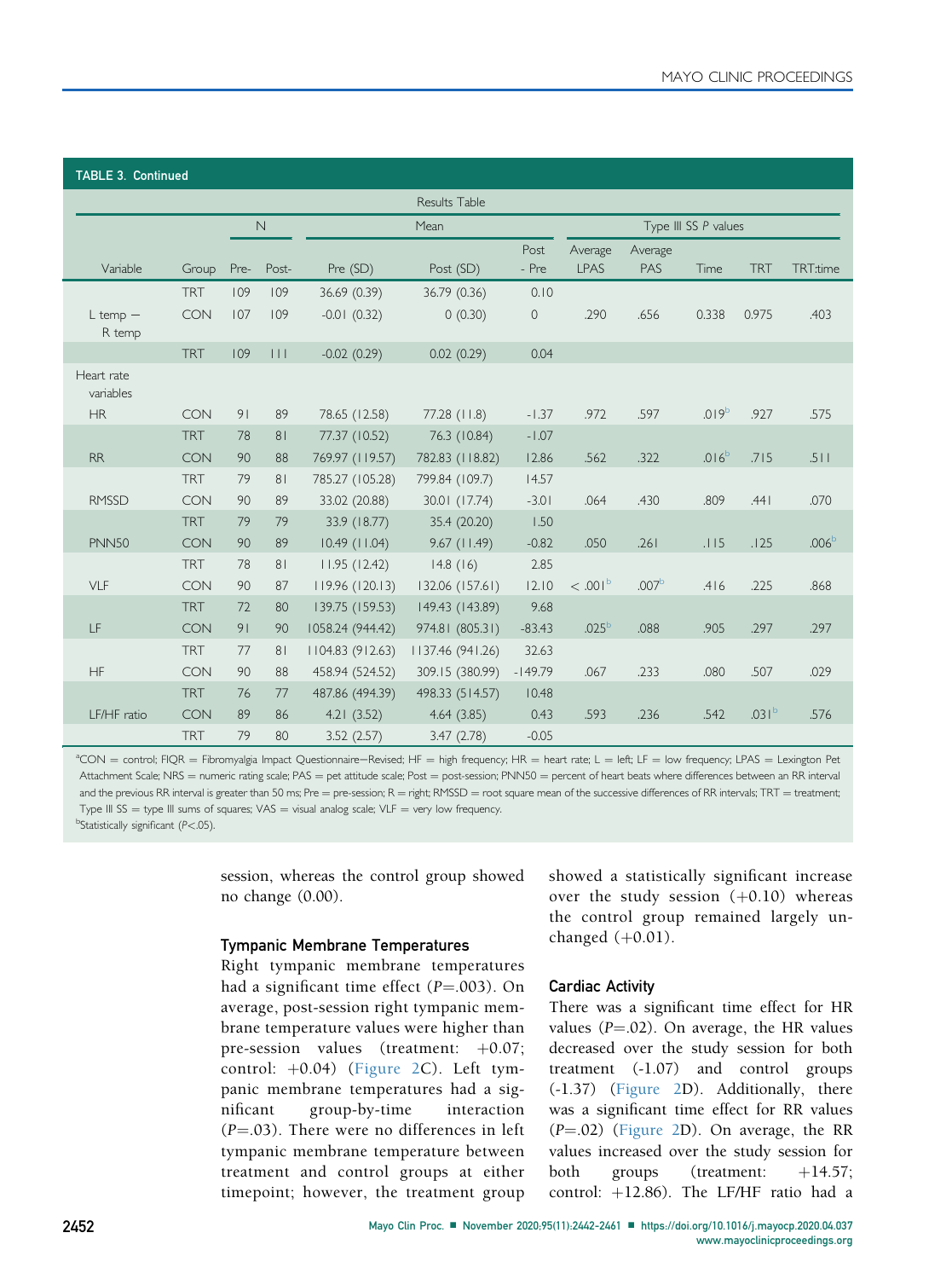<span id="page-11-0"></span>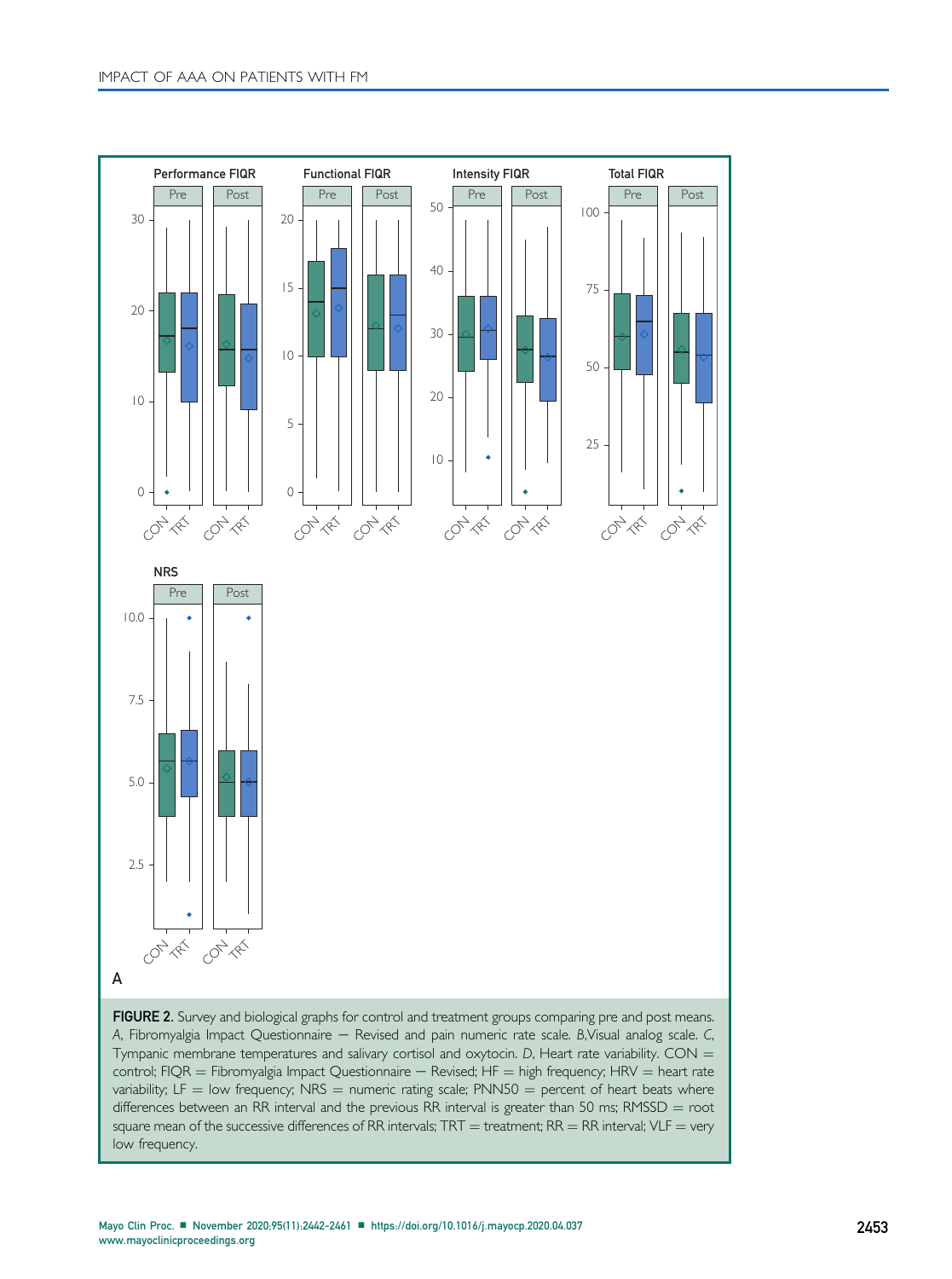

significant treatment effect  $(P=.03)$ . The control group had on average higher LF/HF ratio values than the treatment group (control-treatment pre-session: +0.69; postsession: +1.17). RMSSD had a marginal (although nonsignificant) group-by-time (although nonsignificant)

interaction  $(P=.07)$ . PNN50 and HF had significant group-by-time interactions  $(P = .006$ and  $P = .03$ , respectively). For RMSSD and PNN50, the treatment group showed a statistically significant increase on average over the study session  $(+1.50$  and  $+2.85$ ,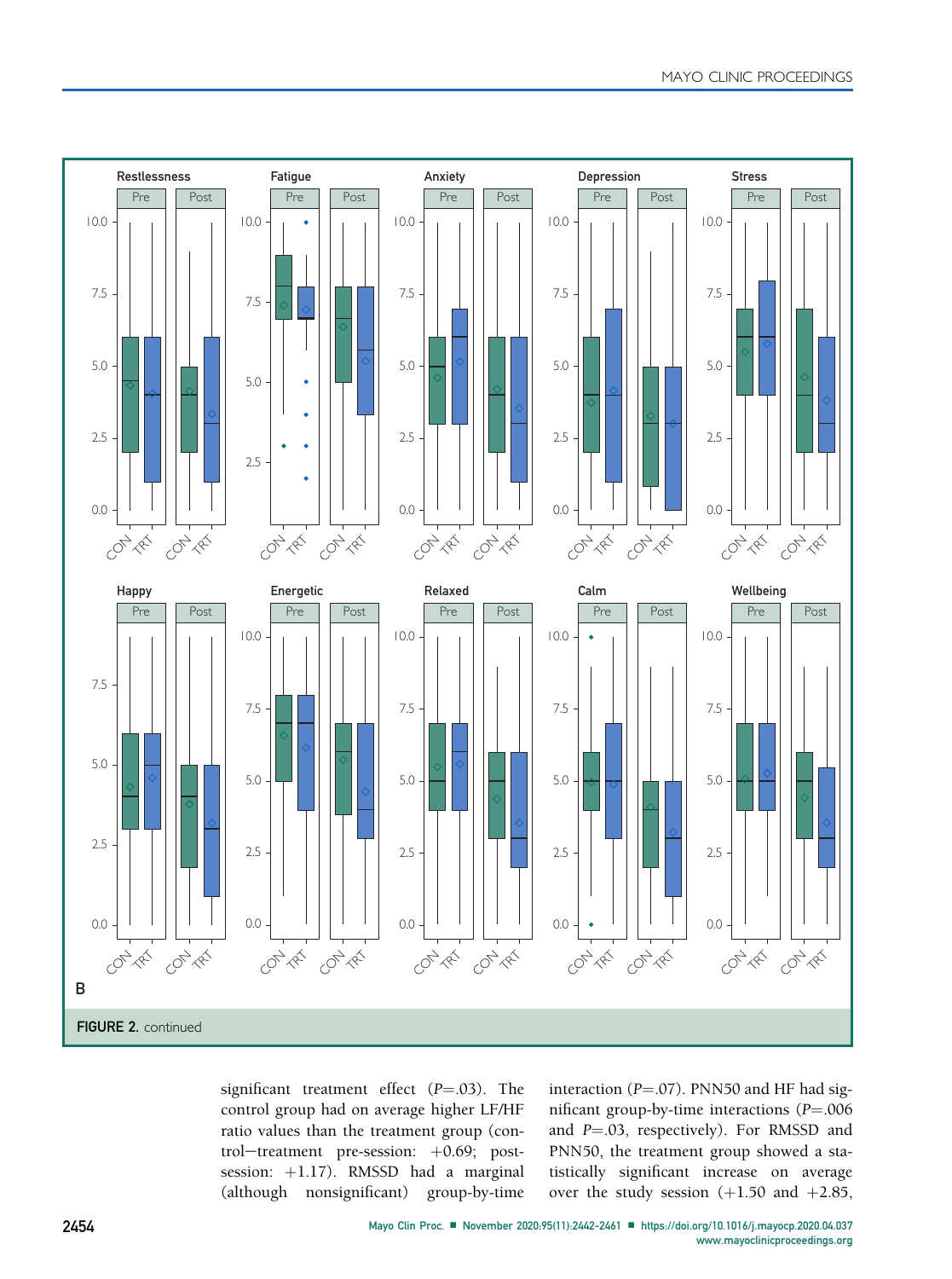

respectively), whereas the control group showed a statistically significant decrease in values over the study session (-3.01 and -0.82, respectively). For HF, the treatment group showed a nonsignificant increase, on average, over the study session  $(+10.48)$ whereas the control group had a statistically significant decrease over the study session

(-149.79). For VLF and LF, there were no significant time  $(P = .42$  and .91, respectively), treatment  $(P = .23$  and .30, respectively), or treatment-by-time effects  $(P = .87$ and .30, respectively). There were no differences between treatment and control groups at either timepoint for RMSSD, PNN50, or HF.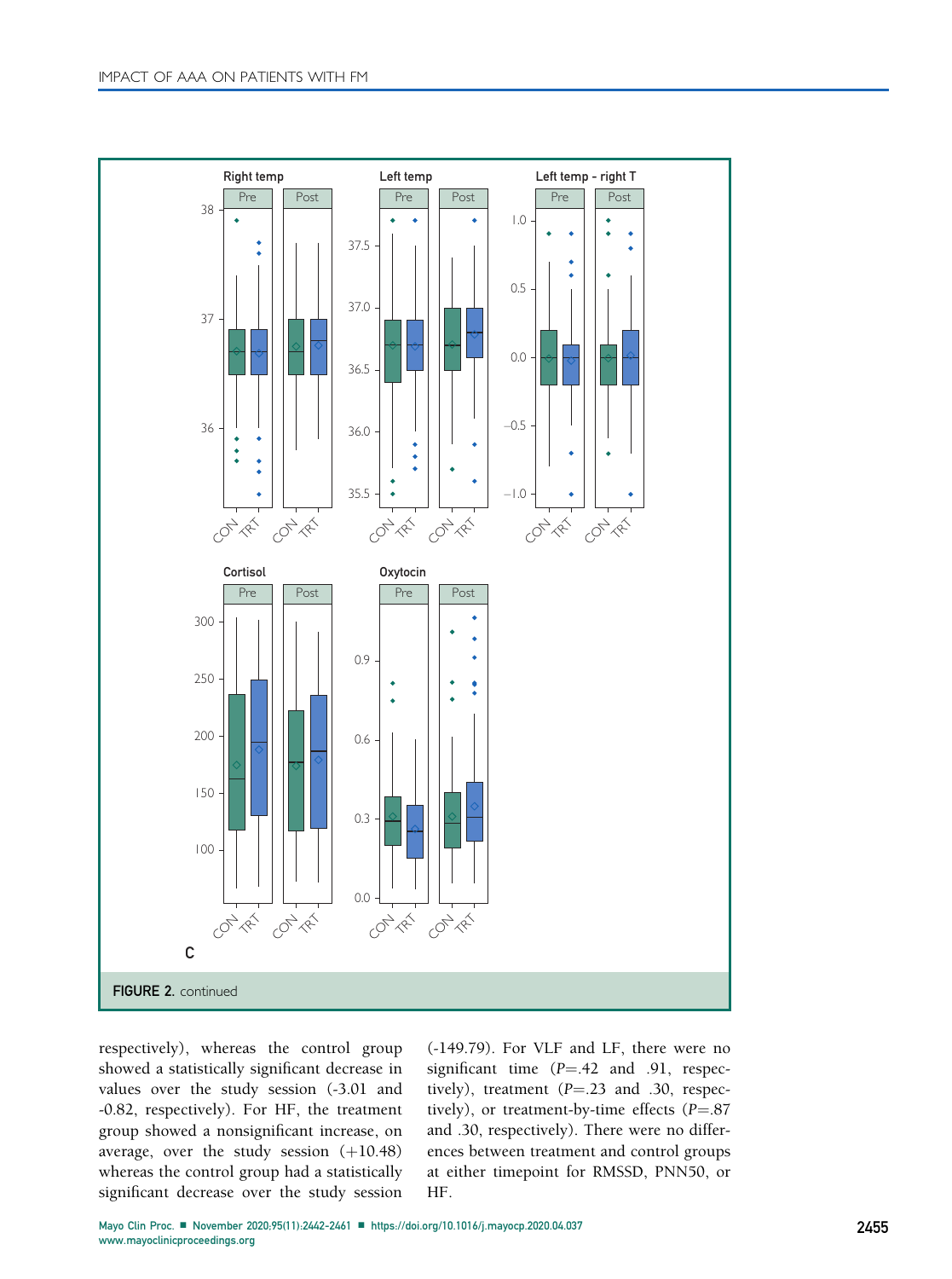

# Patient Satisfaction Surveys

Control Group. Of the 110 control group participants, 92 (83.6%) responded to the two-week post-session satisfaction survey. When asked to rank their overall satisfaction with their experience at the Mayo Clinic FTP, on a scale of 1-5, with 5 being highly satisfied, the average was  $4.39 \pm SD = 0.55$ .

Treatment Group. Of 111 treatment group participants, 65 (58.6%) responded to the 2-wk post-session satisfaction survey. When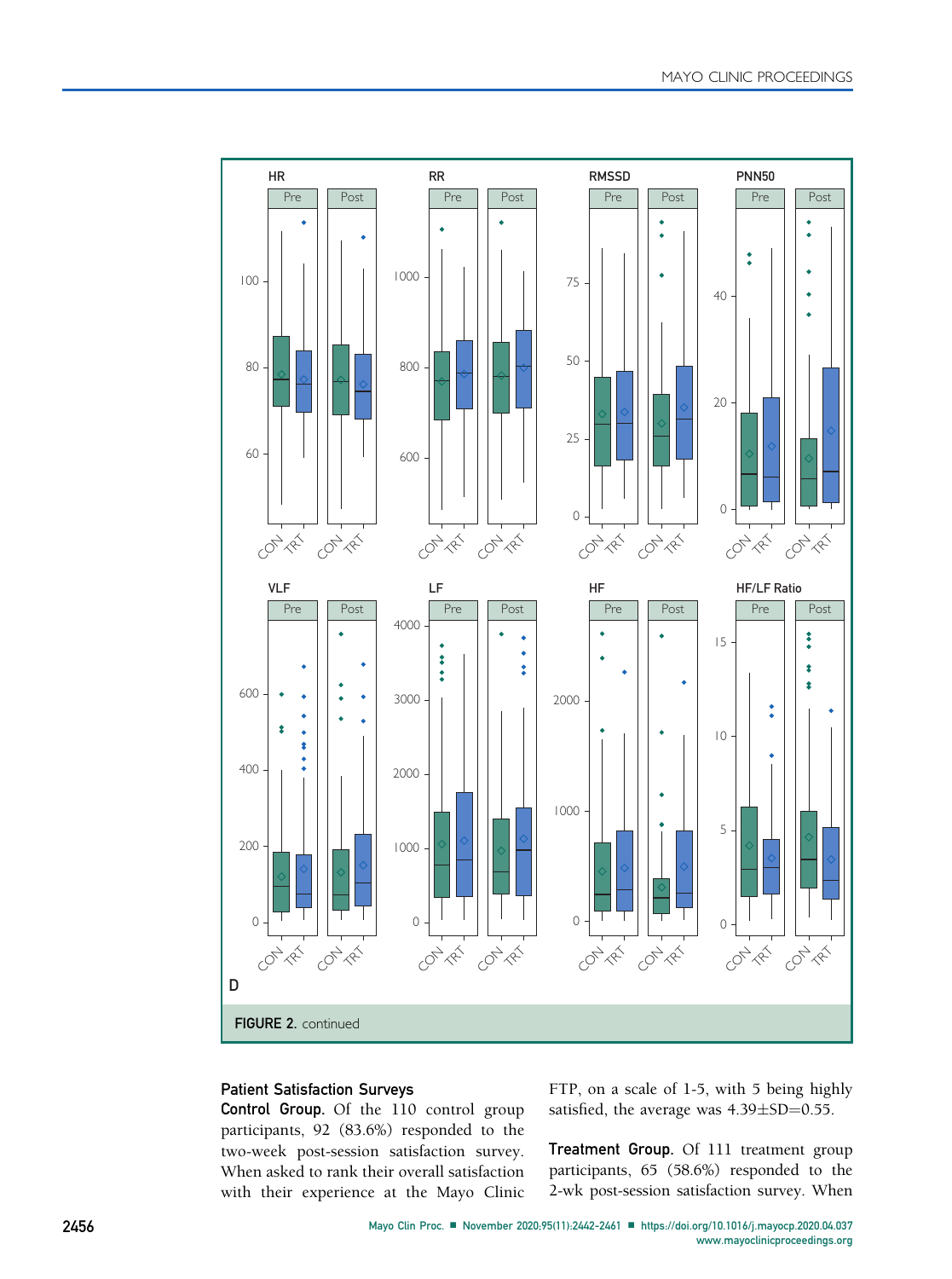asked to rank their overall satisfaction with their experience at the Mayo Clinic FTP, on a scale of 1 to 5, with 5 being highly satisfied, the average was  $4.52 \pm 0.47$ . Control and treatment groups were compared for overall satisfaction and there was no significant difference between groups  $(P = .12)$ . Furthermore, the treatment group was asked to fill out an additional survey on overall satisfaction with the AAA visit. Of the 111 treatment group participants, 89 (80.2%) completed the AAA satisfaction survey. When asked if the AAA met their expectations, 49 (55.0%) strongly agreed and 29 (33.0%) agreed. Forty-nine (55.1%) participants strongly agreed that the AAA was helpful during their time at the clinic and 25 (28.1%) agreed. Sixty-one (68.5%) participants strongly agreed and 22 (24.7%) agreed that the therapy dog behaved appropriately. Furthermore, 60 (67.4%) participants strongly agreed and 21 (23.6%) agreed that they would recommend AAA to other patients.

#### **DISCUSSION**

#### Outcome Summary

The present study aimed to answer the following question: What is the emotional and physiological impact of AAA in patients with FM after a 20-minute session? We attempted to close this literature gap by using standard survey techniques in addition to the innovative use of multiple, noninvasive biomarkers to further assess the objective physiological response of the participants as a result of an AAA. Moreover, we attempted to further close the literature gap by including a control (handler-only) group, given that most previous studies either lack a control group altogether or simply combine the dog and handler as a single variable. This is a major limitation in the current literature due to the fact that there can be a human-human as well as a human-animal impact that could affect outcomes. Overall, the study showed that a 20-minute human-animal interaction (treatment group) as well as a human-human interaction (control group) could improve the emotional and physiological state of patients with FM; however, those who interacted

with a therapy dog showed a more robust improvement.

#### **Demographics**

According to past literature, the prevalence of FM is higher in white, married, middleaged females, with an average age of  $47.3 \pm 10.56$  years.<sup>[44](#page-19-16)</sup> These demographics were similar to the demographics of our study population. This study does clearly represent the intended target patient population and thus should have strong applicability and generalizability.

#### FIQR

In this study, we observed a decrease in the three subcategories of FIQR (performance, function, and intensity) as well as total FIQR score, with the treatment group having a larger decrease in comparison to the control. The human-human and human-animal interaction both had positive impacts. We hypothesize that this could be due to the social interaction, emotional connection, spiritual connection, or social support that was experienced during the encounter.<sup>[45](#page-19-17)</sup> In a previous study, Montoya et al  $(2004)^{46}$  $(2004)^{46}$  $(2004)^{46}$ assessed the impact of a social interaction on the severity of tender points in individuals with FM. Similar to our NRS pain findings, they observed that after a social interaction, the self-reported severity of tender points had decreased when compared with controls.

Other studies $47,48$  $47,48$  have also noted that mood can directly affect the perceived severity of various symptoms. Overall, our data suggests that the human-human and the human-animal interactions were experienced positively for both groups and thus led to mood improvement, which in turn led to FM-related symptom improvement. However, visits with a therapy dog resulted in a likely stronger association and thus a greater decrease in FM-symptom intensity.

#### VAS

Positive feelings became stronger and negative feelings lessened more so in the treatment group in comparison to the control group, suggesting that the participants who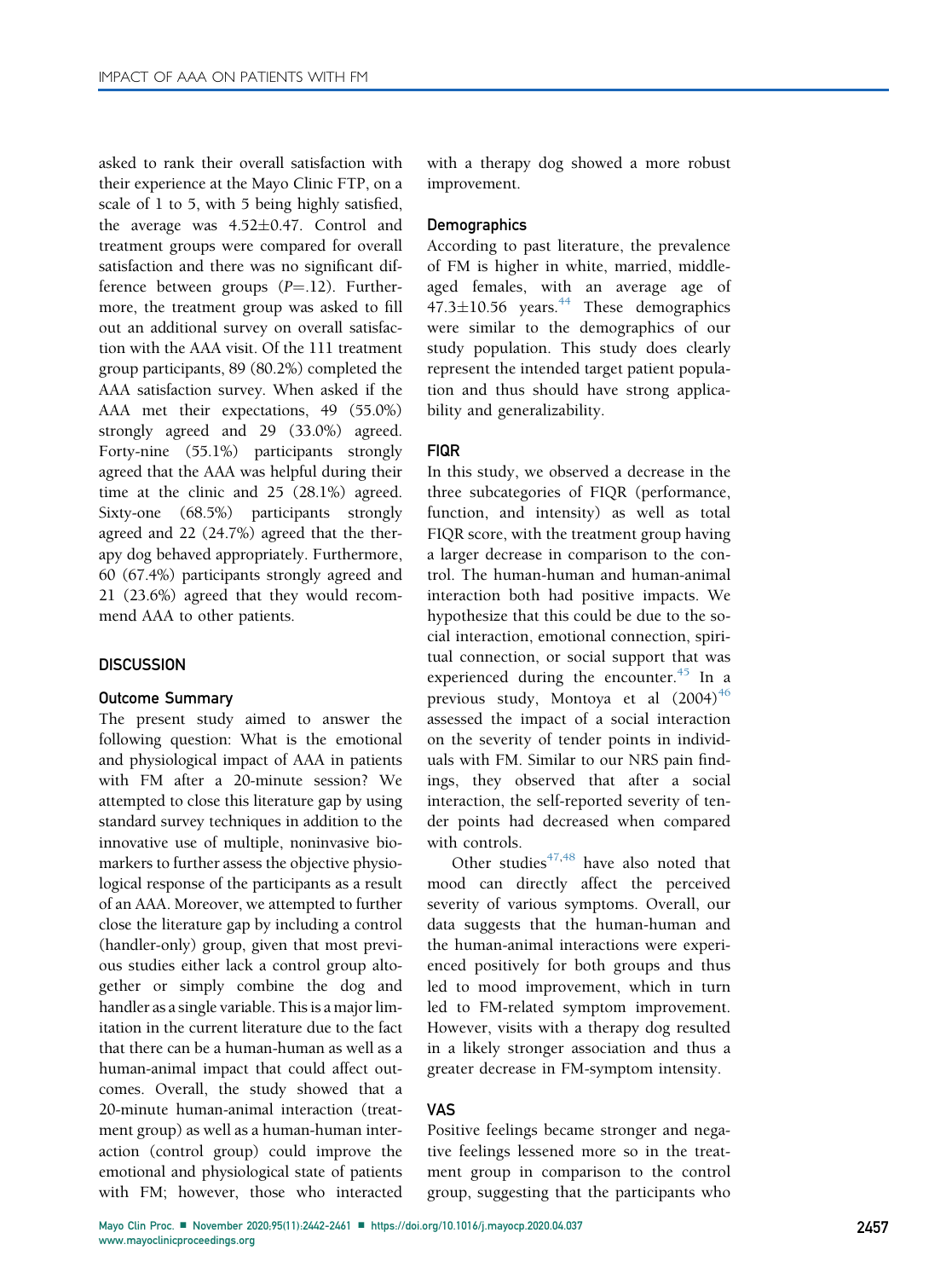had a 20-minute visit with a therapy dog and handler were in an overall better mood. Studies have shown that dogs can decrease people's anxiety, $49$  depression, $50$  fear, $19$  loneliness,  $51$  and stress.  $52$  Given the significantly high concomitant rates of mood disorders in patients with FM, morale and emotions are often down. Our results suggest that having a 20-minute session with a therapy dog can help to decrease negative feelings and increase positive feelings. AAA could serve as an effective and cost-effective complementary therapeutic option in this setting.

### NRS-Pain

Pain scores were significantly lower in each group after the 20-minute session; however, the treatment group had a larger decrease in pain. We noted that the average pain score for the treatment group improved from "severe pain" (NRS scores 5.5 to 7.5) to "moderate pain" (NRS scores 3.5 to 5.5). Given that individuals with FM suffer pain chronically, this reduction, even if numerically minimal, could help to provide symptomatic relief and quality of life improvement.

Our results are similar to previously published literature which suggests that therapy dog visits can improve pain scores in people with chronic pain in an outpatient setting. One such study, which observed 235 therapy dog visits in an outpatient setting, noted a significant decrease in perceived pain on a numerical pain scale, concluding that a therapy dog visit could be used to temporarily reduce pain in people with chronic pain.<sup>24</sup> Not only has this association been documented in adults, but an additional study observed a similar statistically significant decrease in perceived physical pain after a therapy dog visit in children.<sup>53</sup> In an era of ever-increasing rates of FM and other chronic pain conditions and the shift away from opioids and other potentially harmful medication strategies, health care providers should consider using AAA as an additional CIM option.

# Salivary Cortisol

We did not observe significant changes in salivary cortisol concentration in the study participants. It has been previously hypothesized that significant changes in salivary cortisol could have a lag time of up to 45 minutes after an intervention/session. $54$ Our methodology may have prevented us from observing changes in salivary cortisol. Future studies should examine the potential effect of the time of collection of salivary cortisol post-intervention.

### Salivary Oxytocin

Salivary oxytocin increased post-session in the treatment group, suggesting that the participants were in a more positive state of well-being. Changes in oxytocin concentrations during human-animal interactions have been studied previously due to their role in social interaction and in moderating stress.<sup>[29](#page-19-1)[,55,](#page-19-27)[56](#page-19-28)</sup> In a recent study,<sup>[57](#page-19-29)</sup> it was observed that both dogs and owners had an increase in oxytocin concentration after a visit, suggesting a more positive emotional state as a result of the human-animal interaction. Similar findings of increasing OT concentration in humans and dogs due to an interaction have been shown.<sup>[55](#page-19-27)[,58](#page-19-30)</sup> Our results similarly suggest a more positive emotional state in patients with FM after a 20-minute therapy dog interaction.

#### Tympanic Membrane Temperatures

Activity changes in the hemispheres of the brain (measured indirectly by temperature changes in the ipsilateral tympanic membrane) provide useful information for evaluating an individual's emotional state and well-being.<sup>[59](#page-19-31)</sup> Past studies have shown that a higher right tympanic membrane temperature is associated with negative emotions,  $32$ such as anger. $26$  Thus, a decrease in right hemisphere activity (and a resultant decrease in right tympanic membrane temperature) suggests that the individual may be in a more positive emotional state. Conversely, a higher left tympanic membrane temperature is associated with a more positive state.<sup>[32](#page-19-4)[,59](#page-19-31)</sup> Gunner and Donzella  $(2004)^{32}$ also noted that an increase in temperature laterality (the difference between left and right tympanic membrane temperature) was associated with a more positive emotional state.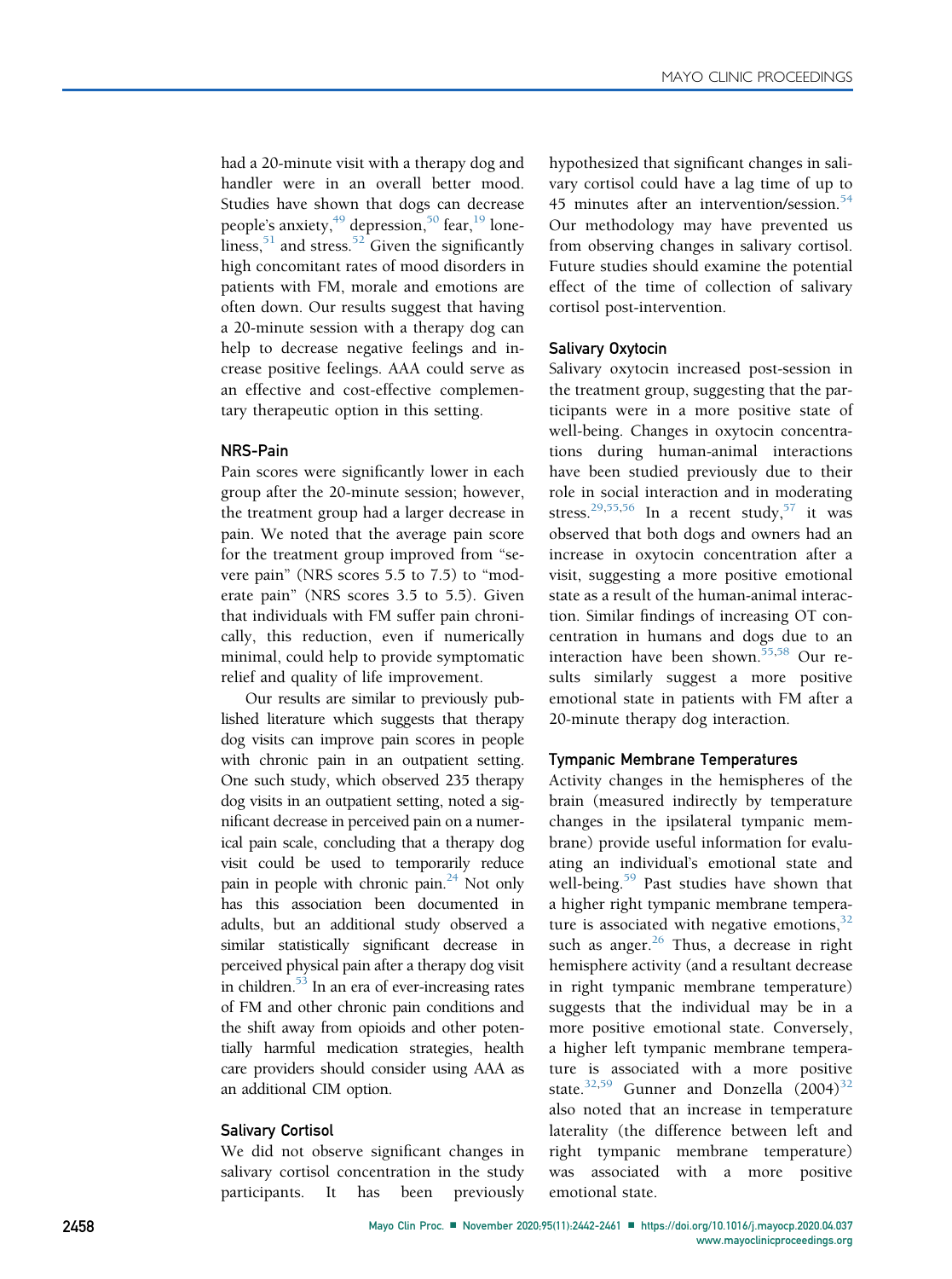In our study's treatment group, both the left and right tympanic membrane temperatures increased from pre- to post-session, but the left increased more so than the right. Furthermore, the treatment group's tympanic membrane temperature laterality (the difference between left and right tympanic membrane temperatures) was greater (from pre- to post-session) compared with the control group. Taken together, our results suggest that the participants in the treatment group were in a more relaxed state postsession compared with pre-session. This conclusion fits cohesively with the results of the other studied physiologic parameters, suggesting that the treatment group was more relaxed than the control group after their 20-minute intervention.

#### Cardiac Activity

HRV changed in both groups post-session; however, the treatment group had lower HR and higher RR, RMSSD, HF, LF/HF, and PNN50, signifying a more positive emotional-physiologic state as a result of the 20-minute session with the therapy dog. HRV is influenced by the autonomic nervous system and can be used as a quantifiable, noninvasive surrogate for well-being. $60$  When an individual is calm, the parasympathetic nervous system is more active leading to a decrease in HR; conversely, in a state of mental or physiological stress, the sympathetic nervous system is more active, increasing the HR accordingly.[60](#page-19-32)[,61](#page-19-33) A 2013 study observed that individuals who were experiencing negative emotions (aggression, anxiety, and stress) had decreased RMSSD, HF, and PNN50.<sup>[59](#page-19-30)</sup> Additionally, individuals who suffer from depression or are in a depressed state have lower HRV parameters.<sup>[62](#page-19-34)</sup> Our results, which showed an increase in HRV parameters and a decrease in HR, suggest that participants in the treatment group were in a more positive emotional-physiologic state after the 20-minute AAA.

#### Study Limitations

There are several limitations in our study. First, the study was performed in a tertiary academic medical center; this could have created a selection bias for patients that were of higher socioeconomic status, higher educational backgrounds, and more familiar with or open to the concept of complementary and integrative medical modalities. Second, it has been shown that in FM there is evidence of sympathetic nervous system hyperactivity; this could impact the balance between the sympathetic and parasympathetic systems, which in turn could have affected our HR and HRV results. Third, we did not control for the breed of the therapy dogs. From the participants' feedback, a theme of dog breed preference did arise; one may postulate that having the opportunity to interact with a dog from a preferred breed could have arguably increased the positive effects of AAA. In our study, therapy dog assignment was randomized, reflecting how therapy dog visits are scheduled at Mayo Clinic's Caring Canine Program where specific breeds cannot be requested. Fourth, we used self-reported surveys, which may create recall bias<sup>63</sup> or evasion bias.<sup>[64](#page-19-36)</sup> However, the participants' survey responses were well aligned with their collected biological parameters, supporting our conclusions. Fifth, we indirectly measured the emotional and physiological impact of an AAA session in patients with FM by using several evidence-based surrogate markers; as these are still evolving tools, there could have been unexpected variances in our results due to random chance, the collection time window, or the nature of the surrogate markers themselves.

#### **CONCLUSION**

Our results suggest that a 20-minute AAA in an outpatient setting can significantly and positively impact the physical and mental health of patients with FM. The noninvasive physiological measures (salivary cortisol, salivary oxytocin, tympanic membrane temperatures, and cardiac parameters) used for this study acted cohesively and further support our conclusion. Although both groups experienced changes in most measured parameters, the treatment group (therapy dog and handler) had larger and more positive changes post-session than the control group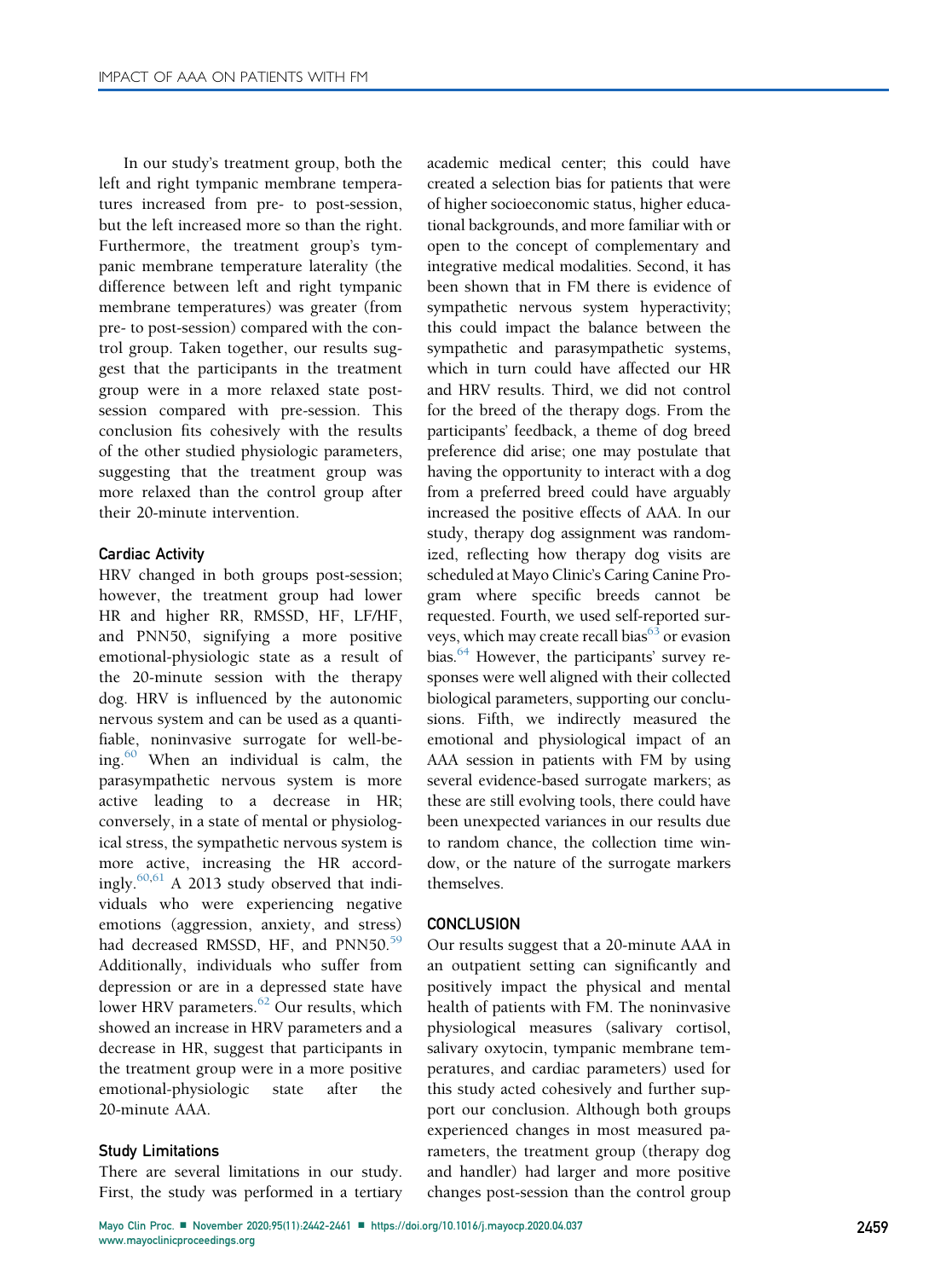(handler only). As a result, health care professionals should strongly consider using AAA in the care of their patients with FM. Future studies should continue with the concurrent use of multiple noninvasive physiological measures to help advance our understanding of the impact of AAA in other health conditions.

### ACKNOWLEDGMENTS

The authors thank the staff at Mayo Clinic's Fibromyalgia and Chronic Fatigue Clinic for their assistance in the study and the Caring Canine volunteers for donating their time for the visits.

Abbreviations and Acronyms:  $AAA =$  animal assisted activity; CIM = complementary and integrative medicine; CNS  $=$  central nervous system;  $CS =$  central sensitization;  $FIQR =$ fibromyalgia impact questionnaire - revised;  $FM = fibro$ myalgia;  $FTP = fibromyalgia treatment program; HF = high$ frequency;  $HR =$  heart rate;  $HRV =$  heart rate variability;  $LF$  $=$  low frequency; LF/HF ratio  $=$  low frequency/high frequency ratio;  $LPAS =$  Lexington pet attitude attachment scale; NRS = numeric rating scale; PAS = pet attitude scale; PNN50 = percent of heart beats where differences between an RR interval and the previous RR interval is greater than 50 ms;  $RMSSD$  = root square mean of the successive differences of RR intervals;  $VAS =$  visual analog scale;  $VLF =$ very low frequency

Grant Support: This research was funded by Nestlé Purina Petcare Global Resources, Inc, St. Louis, MO.

Potential Competing Interests: The authors report no potential competing interests.

Correspondence: Address to Arya B. Mohabbat, MD, Section of Integrative Medicine and Health, Division of General Internal Medicine, Mayo Clinic, 200 First St SW, Rochester, MN 55905 ([mohabbat.arya@mayo.edu\)](mailto:mohabbat.arya@mayo.edu).

#### **REFERENCES**

- <span id="page-18-0"></span>1. Clauw DJ. Fibromyalgia: a clinical review. JAMA. 2014;311(15): 1547-1555.
- <span id="page-18-1"></span>2. Terry R, Perry R, Ernst E. An overview of systematic reviews of complementary and alternative medicine for fibromyalgia. Clin Rheumatol. 2012;31(1):55-66.
- <span id="page-18-2"></span>3. Knight T, Schaefer C, Chandran A, Zlateva G, Winkelmann A, Perrot S. Health-resource use and costs associated with fibromyalgia in France, Germany, and the United States. Clinicoecon Outcomes Res. 2013;5:171-180.
- <span id="page-18-3"></span>4. IOM (Institute of Medicine). Relieving Pain in America: A Blueprint for Transforming Prevention, Care, Education and Research. Washington, DC: The National Academies Press; 2011.
- <span id="page-18-4"></span>5. Clauw DJ, Amold LM, McCarberg BH. The science of fibromyalgia. Mayo Clin Proc. 2011;86(9):907-911.
- 6. Arnold LM, Clauw DJ, McCarberg BH. Improving the recognition and diagnosis of Mayo, 2011 fibromyalgia. Mayo Clin Proc. 2011:86(5):457-464.
- 7. Arnold LM, Clauw DJ, Dunegan LJ, Turk DC. A framework for fibromyalgia management for primary care providers. Mayo Clin Proc. 2012;87(5):488-496.
- <span id="page-18-5"></span>8. Mayo Clinic. Fibromyalgia. [http://www.mayoclinic.org/diseases](http://www.mayoclinic.org/diseases-conditions/fibromyalgia/home/ovc-20317786)conditions/fi[bromyalgia/home/ovc-20317786.](http://www.mayoclinic.org/diseases-conditions/fibromyalgia/home/ovc-20317786) Accessed May 30, 2018.
- <span id="page-18-6"></span>9. Gota CE. What you can do for your fibromyalgia patient. Cleveland Clin | Med. 2018;85(5):367-376.
- <span id="page-18-7"></span>10. Clarke TC, Black LI, Stussman BJ, Barnes PM, Nahin RL. Trends in the use of complementary health approaches among adults: United Stated, 2002-2012. Natl Health Stat Report. 2015; 10(79):1-16.
- <span id="page-18-8"></span>11. Clarke TC, Branes PM, Black LI, Stussman BJ, Nahin NL. Use of yoga, meditation, and chiropractors among U.S. adults aged 18 and over. NCHS Data Brief. 2018;(325):1-8.
- <span id="page-18-9"></span>12. Wahner-Roedler DL, Elkin PL, Vincent A, et al. Use of complementary and alternative medical therapies by patients referred to a fibromyalgia treatment program at a tertiary care center. Mayo Clin Proc. 2005;80(1):55-60.
- 13. Iannuccelli C, Mannocci F, Guzzo MP, et al. Complementary treatment in fibromyalgia: Combination of somatic and abdominal acupuncture. Clin Exp Rheumatol. 2012;30(6 suppl 74):112-116.
- 14. Iannuccelli C, Guzzo MP, Atzeni F, et al. Pain modulation in patients with fibromyalgia undergoing acupuncture treatment is associated with fluctuations in serum neuropeptide Y levels. Clin Exp Rheumatol. 2017;35(3 Suppl 105):81-85.
- 15. Li YH, Wang FY, Feng CQ, Yang XF, Sun YH. Massage therapy for fibromyalgia: a systematic review and meta-analysis of randomized controlled trials. PLoS One. 2014;9(2):e89304.
- 16. Dias PA, Guimaraes AB, Albuquerque Ade O, de Oliveira KL, Cavalcante ML, Guimaraes SB. Short-term complementary and alternative medicine on quality of life in women with fibromyalgia. J Integr Med. 2016;14(1):29-35.
- 17. Menzies V. Fibromyalgia syndrome: current considerations in symptom management. Am J Nurs. 2016;216(1):24-32.
- <span id="page-18-10"></span>18. Creagan ET, Bauer BA, Thomley BS, Borg JM. Animal-assisted therapy at Mayo Clinic: the time is now. Complement Ther Clin Prac. 2015;21(2):101-104.
- <span id="page-18-11"></span>19. Barker SB, Pandurangi AK, Best AM. Effects of animal-assisted therapy on patients' anxiety, fear, and depression before ECT. J ECT. 2003;19(1):38-44.
- <span id="page-18-12"></span>20. Kline JA, Fisher MA, Pettit KL, Linville CT, Beck AM. Controlled clinical trial of canine therapy versus usual care to reduce patient anxiety in the emergency department. PLoS One. 2019; 14(1):e0209232.
- <span id="page-18-13"></span>21. Motomura N, Yagi T, Ohyama H. 2004. Animal assisted therapy for people with dementia. Psychogeriatrics. 2004;4(2):40-42.
- <span id="page-18-14"></span>22. Kruger KA, Trachtenberg SW, Serpell JA. Can Animals Help Humans Heal? Animal-Assisted Interventions in Adolescent Mental Health. University of Pennsylvannia website, [https://](https://www.vet.upenn.edu/docs/default-source/Research/CIAS/cias-aai-white-paper.pdf?sfvrsn=89be10ba_0) [www.vet.upenn.edu/docs/default-source/Research/CIAS/cias-aai](https://www.vet.upenn.edu/docs/default-source/Research/CIAS/cias-aai-white-paper.pdf?sfvrsn=89be10ba_0)[white-paper.pdf?sfvrsn=89be10ba\\_0.](https://www.vet.upenn.edu/docs/default-source/Research/CIAS/cias-aai-white-paper.pdf?sfvrsn=89be10ba_0) Accessed July 1, 2020.
- <span id="page-18-15"></span>23. Marcus DA, Bernstein CD, Constantin JM, Kunkel FA, Breuer P, Hanlon RB. Animal-assisted therapy at an outpatient pain management clinic. Pain Med. 2012;13(1):45-57.
- <span id="page-18-16"></span>24. Marcus DA, Bernstein CD, Constantin JM, Kunkel FA. Impact of animal-assisted therapy for outpatients with fibromyalgia. Pain Med. 2013;14(1):43-51.
- <span id="page-18-17"></span>25. Spencer RL, Hutchison KE. Alcohol, aging, and the stress response. Alcohol Res Health. 1999;23(4):272-283.
- <span id="page-18-18"></span>26. Propper RE, Brunye TT. Lateralized difference in tympanic membrane temperature: Emotion and hemisphere activity. Front Psycho. 2013;4:104.
- <span id="page-18-19"></span>27. Appelhans BM, Luecken LJ. Heart rate variability as an index of regulated emotional responding. Rev Gen Psychol. 2006;10(3): 229-240.